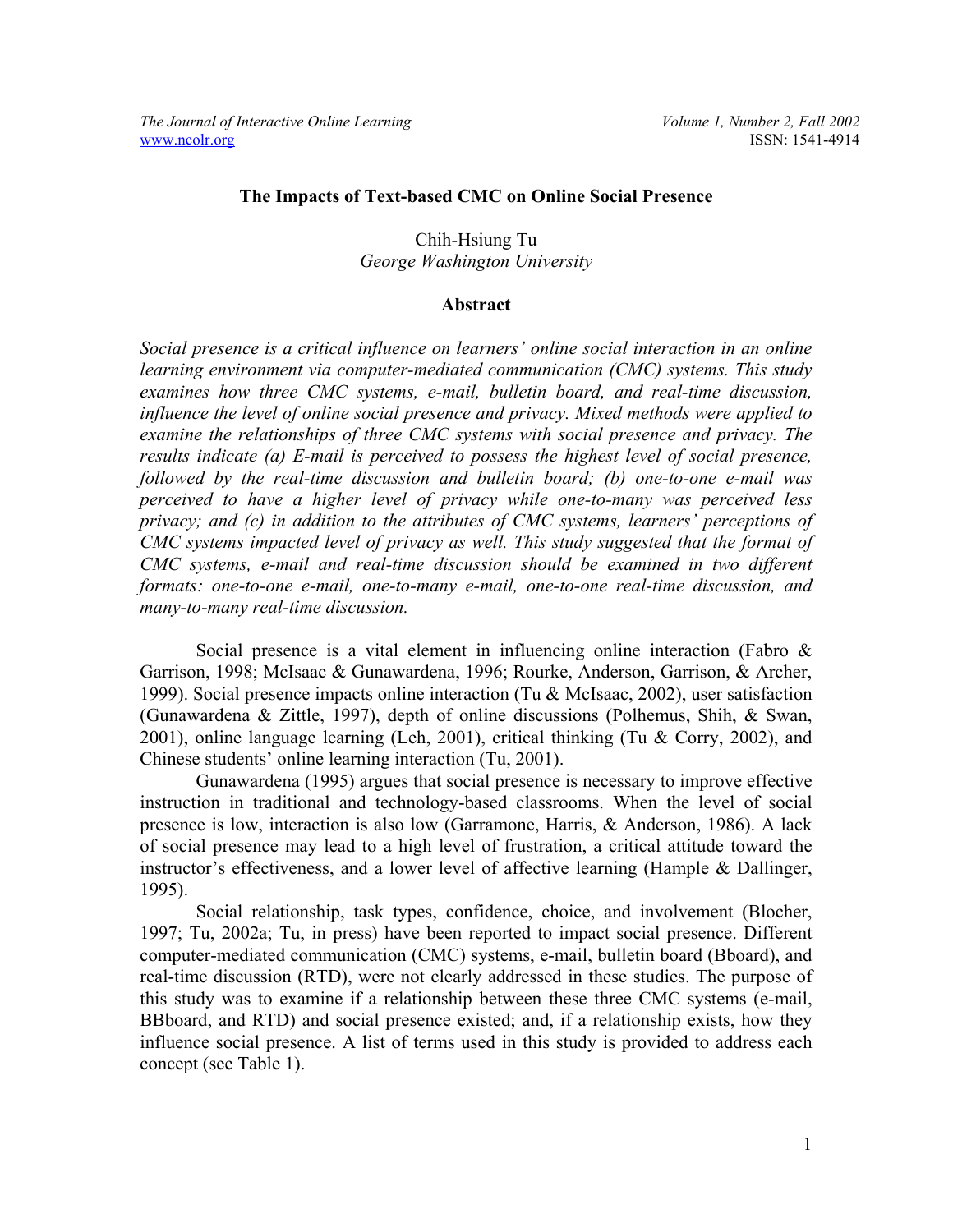|  |  |  | <b>List of Terms and Definitions</b> |
|--|--|--|--------------------------------------|
|  |  |  |                                      |

| Terms                     | Definitions                                                                                                                                                                                                           |
|---------------------------|-----------------------------------------------------------------------------------------------------------------------------------------------------------------------------------------------------------------------|
| Social Presence           | The degree of feeling, perception and reaction of being connected on<br>CMC to another intellectual entity.                                                                                                           |
| Social Context Dim.       | CMC users' characteristics and their perceptions of the CMC<br>environment.                                                                                                                                           |
| Online Communication Dim. | The language used online and the applications of online language,<br>attributes of CMC, computer literacy skills, online immediacy, and<br>online language skills.                                                    |
| Interactivity Dim.        | The active communication and learning activities in which CMC<br>users engage and the communication styles they use, such as response<br>time, task types, topics, and size of groups.                                |
| System Privacy Dim.       | The actual security of CMC technologies and the considered<br>likelihood that someone may read, or resend a message to or from<br>you.                                                                                |
| Feeling of Privacy Dim.   | The perception of privacy psychologically, mentally, culturally, or<br>conditionally rather than actual security.                                                                                                     |
| Online Paralanguage       | The use of manner of speaking to communicate particular meanings,<br>such as capitalization, acronym, quotation, coloration, font, font size,<br>"I agree," abbreviation, exclamation, slang, and colloquialism, etc. |
| Emoticons                 | A typewritten picture of a facial expression, such as $\odot$ as smiley face,<br>etc.                                                                                                                                 |

The following questions were asked to examine the learner's perception of social presence on three CMC systems:

- 1. Are there relationships between social presence and e-mail, bulletin board, and real-time discussion?
- 2. If yes, what are the relationships?
- 3. How do e-mail, bulletin board, and real-time discussion impact social presence?

# **Literature Review**

# *Social Presence*

Social presence is defined as the degree of awareness of another person in an interaction and the consequent appreciation of an interpersonal relationship (Walther, 1992). Social presence is the degree of feeling, perception and reaction of being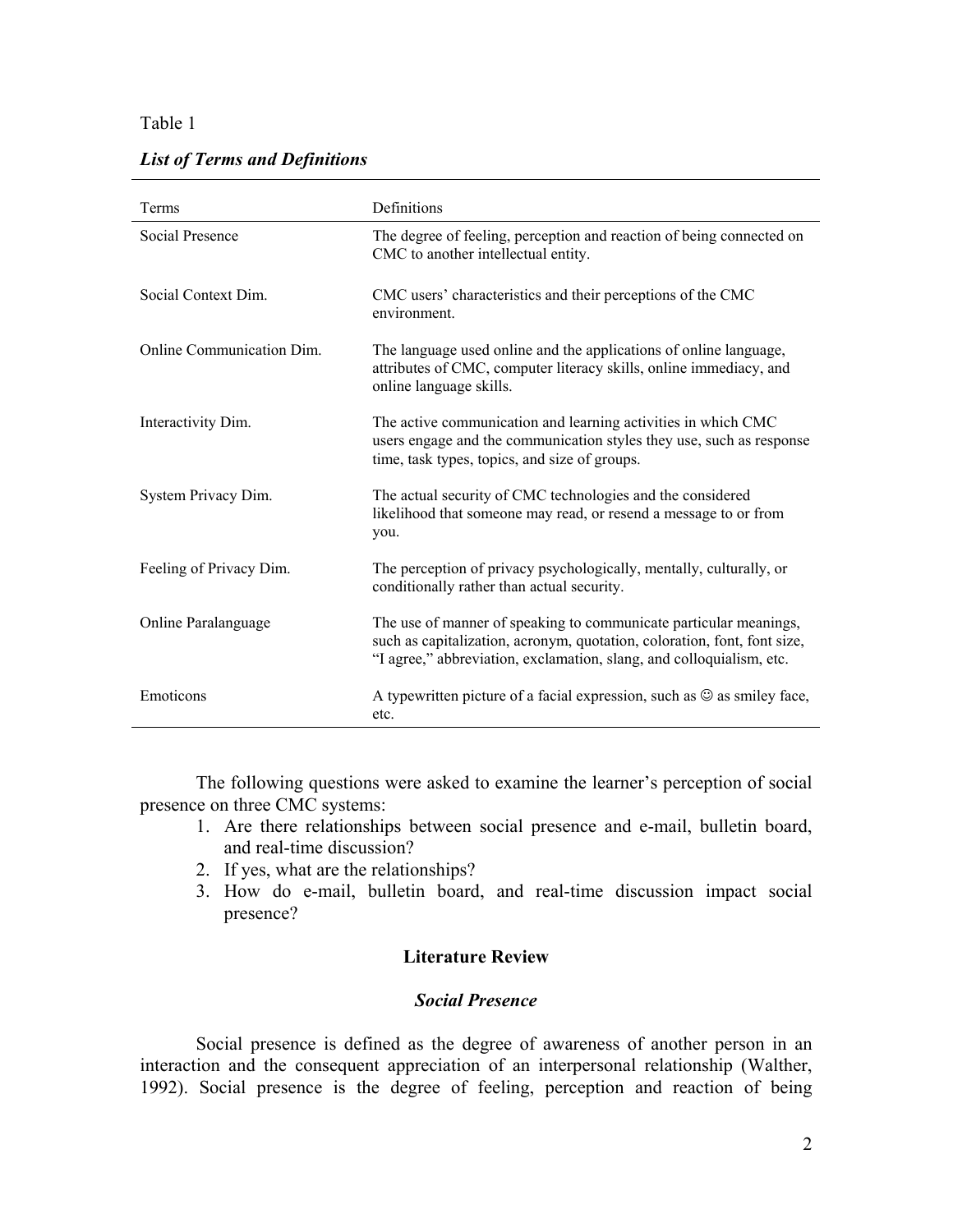connected to another intellectual entity on CMC (Tu & McIsaac, 2002). Factors that contribute to social presence are social context, online communication, and interactivity.

Intimacy (Argyle & Dean, 1965) and immediacy (Wiener & Mehrabian, 1968) are social psychology concepts grounded in face-to-face settings related to social presence. These two concepts are difficult to convey in an online learning environment.

Intimacy is a function of eye contact, physical proximity, topic of conversation, etc. Changes in one will produce compensatory changes in the others (Short, Williams, & Christie, 1976). A communication with maintained eye contact, close proximity, body leaning forward, and smiling conveys greater intimacy (Burgoon, Buller, Hale, & deTurck, 1984). The interaction is unpleasant if behavior cannot be altered to allow an optimal degree of intimacy.

Immediacy is the psychological distance communicators place between themselves and their recipients (Short et al., 1976). It includes eye contact, smiling, vocal expressiveness, physical proximity, appropriate touching, leaning toward a person, gesturing, using overall body movements, being relaxed, and spending time.

Online immediacy becomes difficult to deliver because CMC lacks social nonverbal cues; however, this does not negate online immediacy or its importance. Immediacy is necessary for social contact among online learners and is even more critical than in face-to-face learning environments.

Social presence is a dynamic variable based upon the user's perception (Heeter, 1995; Lombard & Ditton, 1997) and the characteristics of the medium. People discern different amounts of social presence in various types of media. Users assess the degree of social presence; therefore, it is the internal image the perceiver evokes of a moving, expressive body. Short et al. (1976) measured social presence with a series of bipolar scales, sociable-unsociable, personal-impersonal, sensitive-insensitive, and warm-cold. A higher level of presence in a medium confers the attributes of being more sociable, more personal, more sensitive, and warmer.

Online leaders can facilitate social presence by introducing CMC communicators in the initial learning sessions (Johansen, Vallee, & Spangler, 1988). This permits the opportunity to become acquainted, encourages trust relationships early in the course; and allows the leader to encourage participation by everyone. Student's perception of social presence is impacted by the instructor's skilled use of interaction techniques in initiating online conversations with introductions and salutations (Gunawardena, 1995). Consequently, instructors or moderators should develop interaction skills that create a sense of social presence.

## *Dimensions of Social Presence*

Three dimensions of social presence have been defined: social context, online communication, and interactivity (Tu & McIsaac, 2002).

"Social context" is constructed from the CMC users' characteristics and their perceptions of the CMC environment. Social contexts, such as task orientation, users' characteristics and perception of online environments (Steinfield, 1986), recipients' social relationships (Williams & Rice, 1983), trust (Cutler, 1995), availability of CMC, CMC access locations, social process (Walther, 1992), etc., contribute to the degree of social presence. Social presence will erode if the participants are strangers and the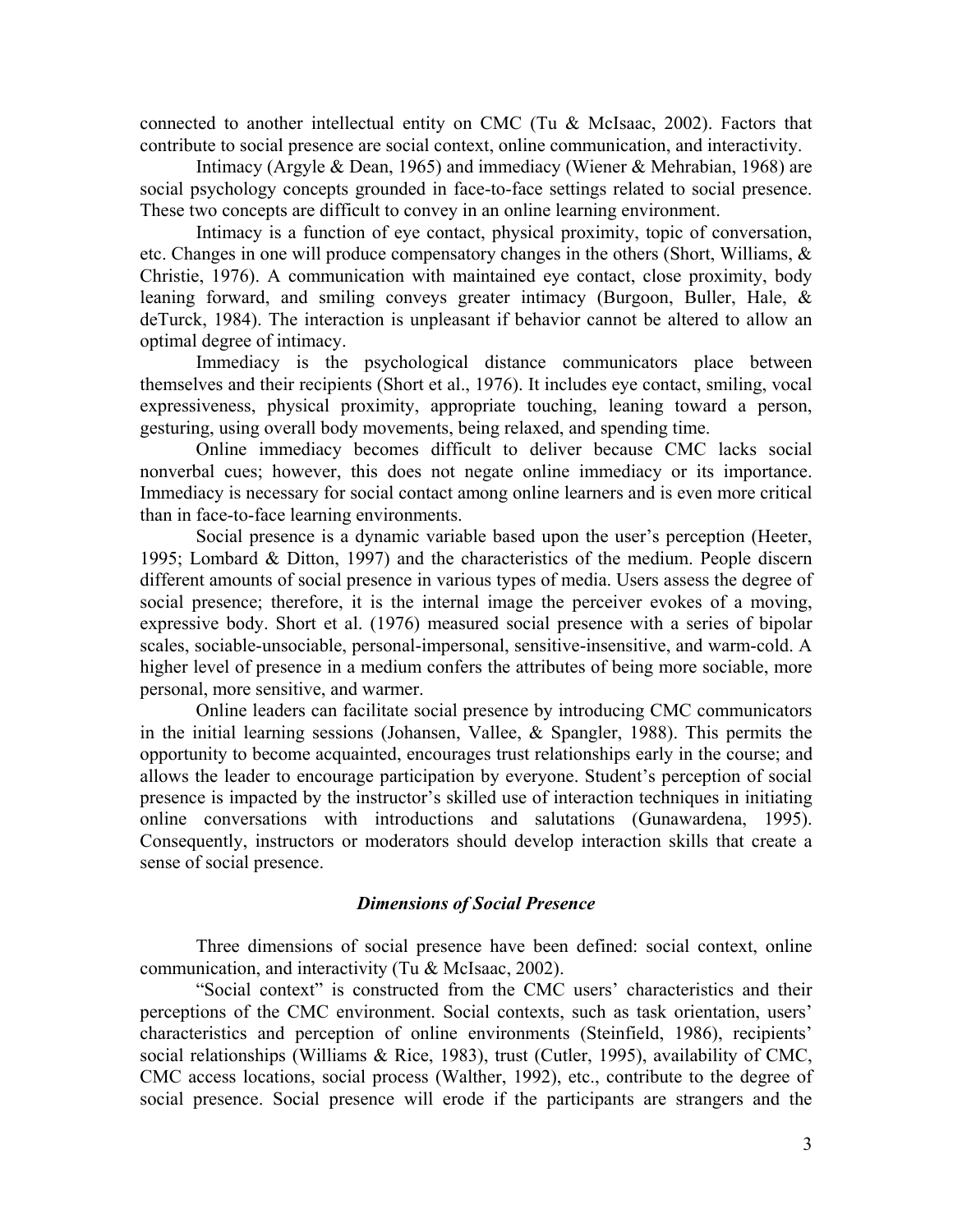conversation is task oriented and more public. Walther (1992) proposed that different social processes, settings, and purposes are components of social context and affect social presence.

"Online communication" is the language used online and the applications of online language, attributes of CMC, computer literacy skills, online immediacy, and online language skills. The text-based format of CMC requires that users possess some level of computer literacy such as typing, reading and writing; otherwise they may experience communication anxiety (Gunawardena, 1991). Training students to use the medium and making them comfortable using it is crucial to the success of collaborative learning. The degree of social presence on computer BBoards was perceived as higher for users who were more interactive (Garramone et al., 1986; Perse, Burton, Kovner, Lears, & Sen, 1992). A positive relationship exists between social presence and students' perception of their computer expertise (Perse et al., 1992). Paralanguage and emoticons impact social presence by compensating for the lack of social nonverbal cues.

"Interactivity" includes the active communication and learning activities in which CMC users engage and the communication styles they use, such as response time, communication styles (Norton, 1986), task types, topics (Argyle & Dean, 1965; Walther, 1992), and size of groups. The potential for feedback from another contributes to the degree of salience of another person in the interaction. Immediate response is another component of interactivity. Asynchronous CMC response occurs at a different time and it takes longer to obtain a response from the other party. When an expected immediate response is not received a feeling of low interactivity is created, thus diminishing the level of social presence. However, Garramone et al. (1986) found that interactivity, allowing for feedback, contributes to the social presence of an electronic BBoard. Gunawardena (1995) differentiates interactivity and social presence, arguing that social presence requires users to add one more step to awareness of interactivity; in short, when users notice and appreciate it, there is social presence. In other words, interactivity is the "designs" and strategies to stimulate social presence. When learners appreciate it, ideal social presence is perceived and can potentially generate interactive learning.

# *Privacy*

Privacy may affect the degree of social presence. Privacy has a potential impact on human interaction in media-based communications (Weisband & Reinig, 1995), but the relationship between social presence and privacy are unstable. Tu (in press) suggested that further studies are necessary on relationships between social presence and privacy.

If a medium is perceived as more public, a sense of less privacy will be generated and vice versa. Therefore, the level of privacy is determined by the users' perceptions in addition to the actual quality of security. Witmer (1997) identified two factors that affect level of privacy: feeling of privacy and system privacy.

Feeling of privacy refers to the perception of privacy psychologically, mentally, culturally, or conditionally rather than actual security. A less private setting results in a decreased perception of social presence. Steinfield (1986) reported that users were reluctant to employ e-mail for confidential matters in organizational settings.

System privacy refers to the actual security of CMC technologies and considers the likelihood that someone may read, or resend a message to or from you. Kerr and Hiltz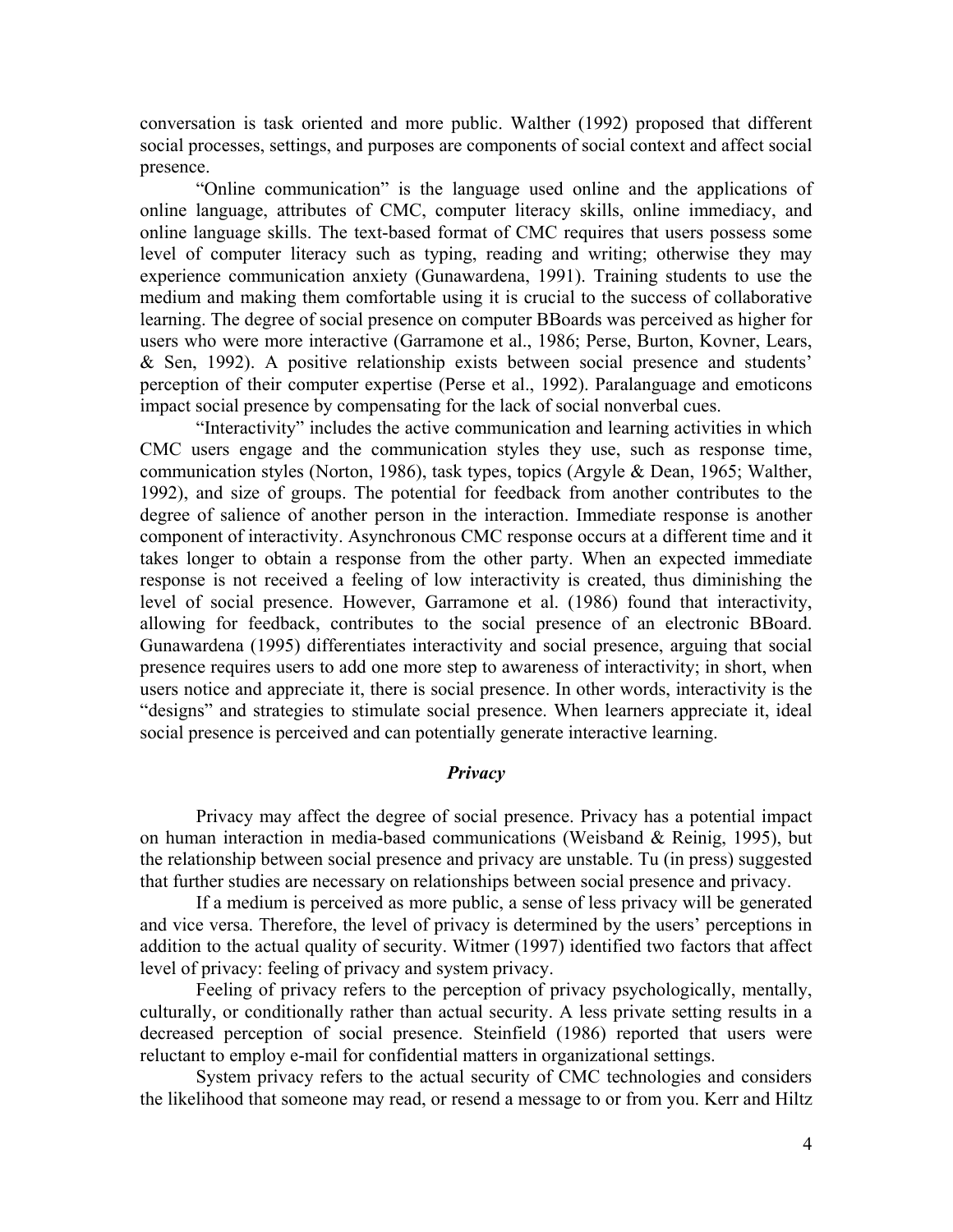(1982) found that more than a third of the online users agreed with the statements that "information can come into the wrong hands" and "outsiders can see private messages." Individuals with a better knowledge of computer systems will perceive low privacy because the systems are not secure.

## **CMC in the Online Classroom**

The construction of an online classroom requires "using computer-mediated communication as a tool for instructional support. That support can range from simply providing students with electronic mail in an otherwise traditional class, to actually delivering instruction and supporting student-to-student and student-to-teacher interactions at a distance" (Santoro, 1995, p. 12). CMC is comprised of three components: computer-based instruction, information, and human-to-human communication in the form of e-mail and computer conferences. The computer conferencing system is utilized to promote person-to-person communication emphasizing the achievement of interpersonal communication. CMC in an online classroom can be classified as asynchronous (time-delayed communication) or synchronous (real-time communication) systems. Participants in an asynchronous communication may communicate at any time wherever computer access is available, e.g., e-mail, BBoard, and listserv. Synchronous communication requires participants to communicate at the same time, i.e., real-time computer conferencing. Audio and video components are not usually available in CMC.

## *CMC and Nonverbal Cues*

Nonverbal cues are defined as communicative messages that are nonlinguistic, analogic, and processed primarily by the dominant cerebral hemisphere (Andersen, Garrison, & Andersen, 1979). CMC is unable to deliver nonverbal cues because it is a text-based communication form (Connolly, Jessup, & Valacich, 1990). Hiltz, Johnson, and Turoff (1986) found difficulty for groups in reaching an agreement where more than simple facts were involved without nonverbal cues to deliver feelings and values in a text-based CMC. Utilizing positive nonverbal behaviors can greatly enhance the image of the teacher and the affective learning of students (Andersen, 1986). Online communicators may be unable to promote a positive image of CMC and, therefore, may exert a negative impact on affective learning. Emoticons and paralanguage are proposed to compensate for the lack of nonverbal cues.

## *Research on Impacts of Social Presence*

Social relationships (Tu, 2002a), task types (Tu, 2002a), attributes of CMC, confidence, choice, and involvement (Blocher, 1997) impact the degree of social presence.

Different social relationships and task types demonstrated both positive and negative impacts on the levels of social presence. Love, information, familiarity, and social relationships of trust exert a positive impact on social presence while service, status, assertiveness/acquiescence, and conflict relationships exert a negative impact (Tu,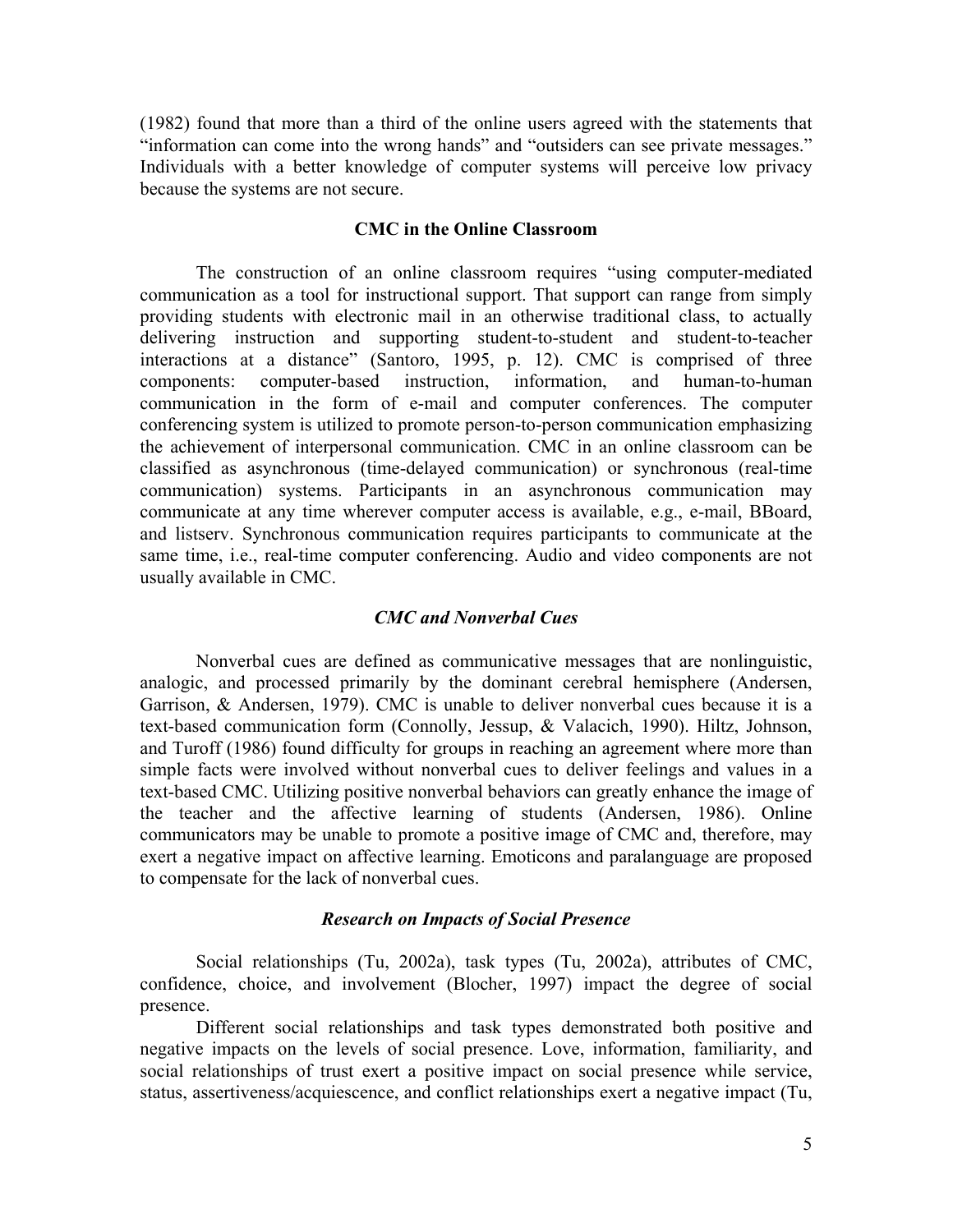2002a). Task types, such as generating and choosing ideas, and social tasks appear to exert a positive impact on social presence while negotiating tasks and conflict tasks exert a negative impact (Tu, 2002a).

Blocher (1997) concluded that confidence, choice, and involvement had impacts on the levels of social presence on learners. When learners feel more confident, are able to make learning choices, and are actively engaged in learning activities, a higher level of social presence is demonstrated.

## **Method**

Both quantitative and qualitative methods were used to acquire a better understanding of the relationship between social presence, privacy, and CMC (e-mail, BBoards, and RTD). Fifty-one students enrolled in a graduate level course at a four-year university in the southwestern U.S. were the subjects. The course was offered in two formats: one televised and the other face-to-face. The same instructor taught both classes using exactly the same course content, lectures, assignments, and class requirements.

# *Qualitative Method*

Participant observation was used to capture student perceptions of social presence and privacy via three CMC systems. FirstClass, a computer conferencing system providing e-mail, BBoard, and real-time discussion functions, was used for class communications.

Data were collected through casual conversation, in-depth interview, direct observation, and document analysis. The casual conversation was conducted between the researcher and the subjects in the researcher's office, the classroom, or any convenient location. Observations were conducted in the classroom, the computer laboratory, and through online asynchronous and synchronous class discussions.

Eight semi-structured in-depth interviews were conducted with participants during the 12th week to explore particular concepts in social presence, privacy, and three types of CMC. Document analysis included all messages delivered on FirstClass and outside e-mail received by the instructor and the teaching assistant.

#### *Quantitative Method*

Fifty-one participants were asked to answer the CMC Questionnaire (Tu, 2002b) in Week 12 of the semester. This questionnaire, evaluating e-mail, BBoard, and RTD, contains 17 social presence items and 13 privacy items each with a 5-point Likert scale. Participation in this survey was voluntary. Forty-three responses (84.31%) were returned.

Bartlett's test of sphericity (Bartlett, 1950) was applied to increase the validity because of the small number of participants. This tested whether the correlation was statistically different from zero by comparing the correlation matrix (R) and identity matrix (I). If  $R \neq I$  the correlation was significant then factor analysis could follow (Pedhazur & Schmelkin, 1991). The power of the Bartlett's test of sphericity is that it is sensitive to the sample size (Knapp  $&$  Swoyer, 1967). Therefore, if the zero correlation is rejected by a small sample, there is greater validity.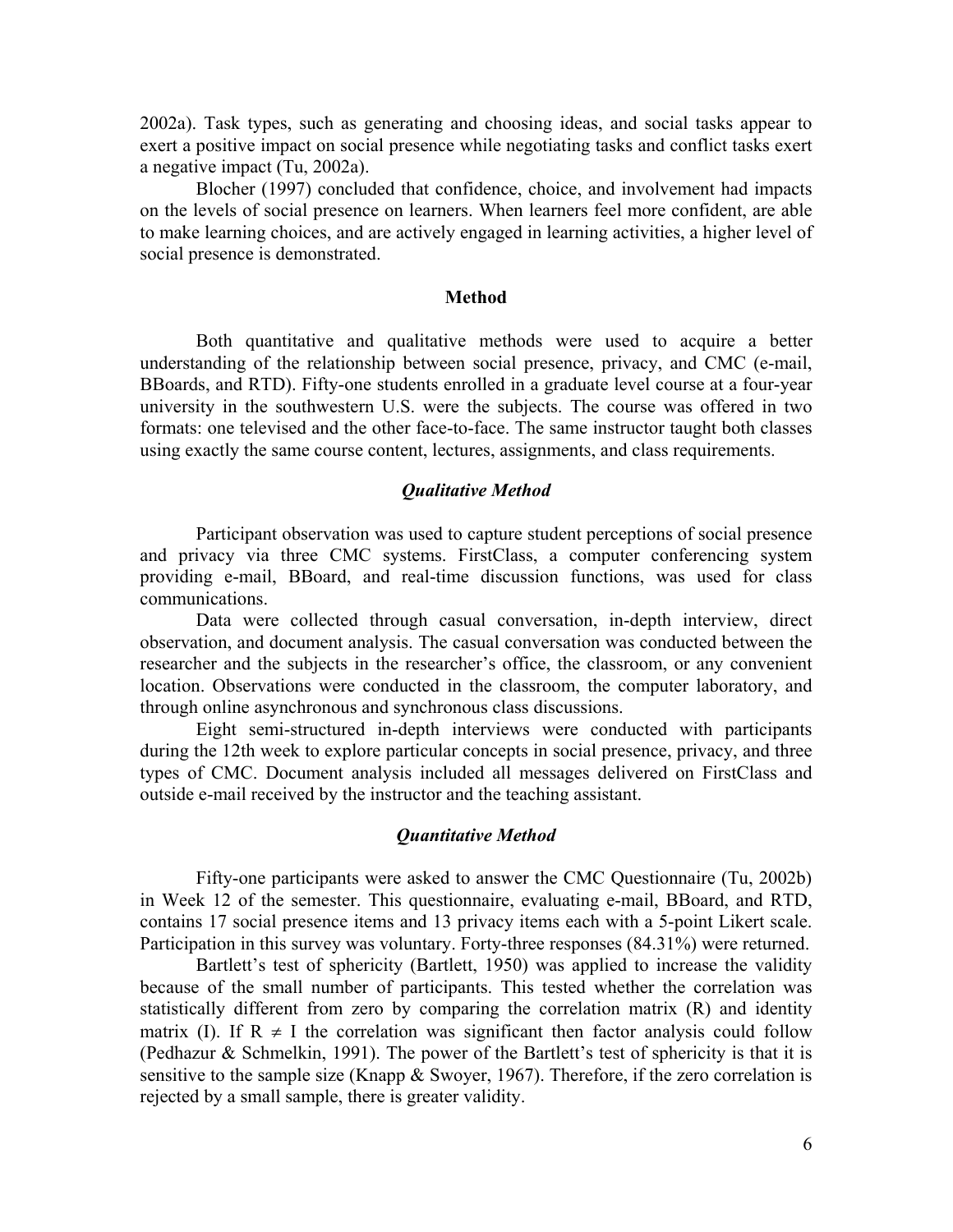Exploratory factor analysis was utilized to examine the dimensions of social presence and privacy. Items producing Eigenvalues greater than 1.00 were considered to be significant factors. Scree testing with visual inspections was used to determine the number of factors/clusters to be extracted. Exploratory factor analysis was utilized. Humphrey-Ilgen Parallel Analysis was applied, two data matrices were analyzed simultaneously, and their Eigenvalues were plotted. Additionally, Cattell's Scree test and Kaiser's Criterion were used to determine the number of factors to extract. Pearson correlation was computed to explain the relationship of privacy and social presence.

### **Results**

Forty-three of 51 subjects responded to the online questionnaire. More than half of the subjects 28 (65.12%) were female with 15 (34.88%) males. The ethnic mix was composed of 31 Caucasian (72.09%), 4 Latino (9.30%), 4 African American (9.30%), and 4 Asian and Pacific Islander (9.30%). Subjects estimated their computer expertise as novice (9, 20.93%), intermediate (29, 67.44%), and expert (5, 11.63%); more than half felt that their computer expertise was intermediate or higher. Most accessed computers at home (40, 93.02%), at computer laboratories (30, 69.77%), in classrooms (19, 44.19%), in offices  $(18, 41.86\%)$ , and at libraries or media centers  $(14, 32.56\%)$ .

Subjects had been using e-mail longer than BBoard and RTD. Slightly less than 75% of the students had been using e-mail from 1–6 years; while more than a half of them had less than 1 year experience in BBoard and RTDs, their experience on BBoard and RTD was equivalent.

#### *Quantitative Results*

Because of the small number of participants  $(N = 43)$  it was necessary to conduct Bartlett's Test of Sphericity to examine the validity of the results,  $\chi^2 = 774.90$  with  $df =$ 44. The hypothesis that the correlation matrix was an identity matrix was rejected at the .01 of  $\alpha$  level. The correlation matrix produced a significant chi-square by this test; therefore, factor analysis proceeded. A summary illustration of the quantitative results is presented in Figure 1.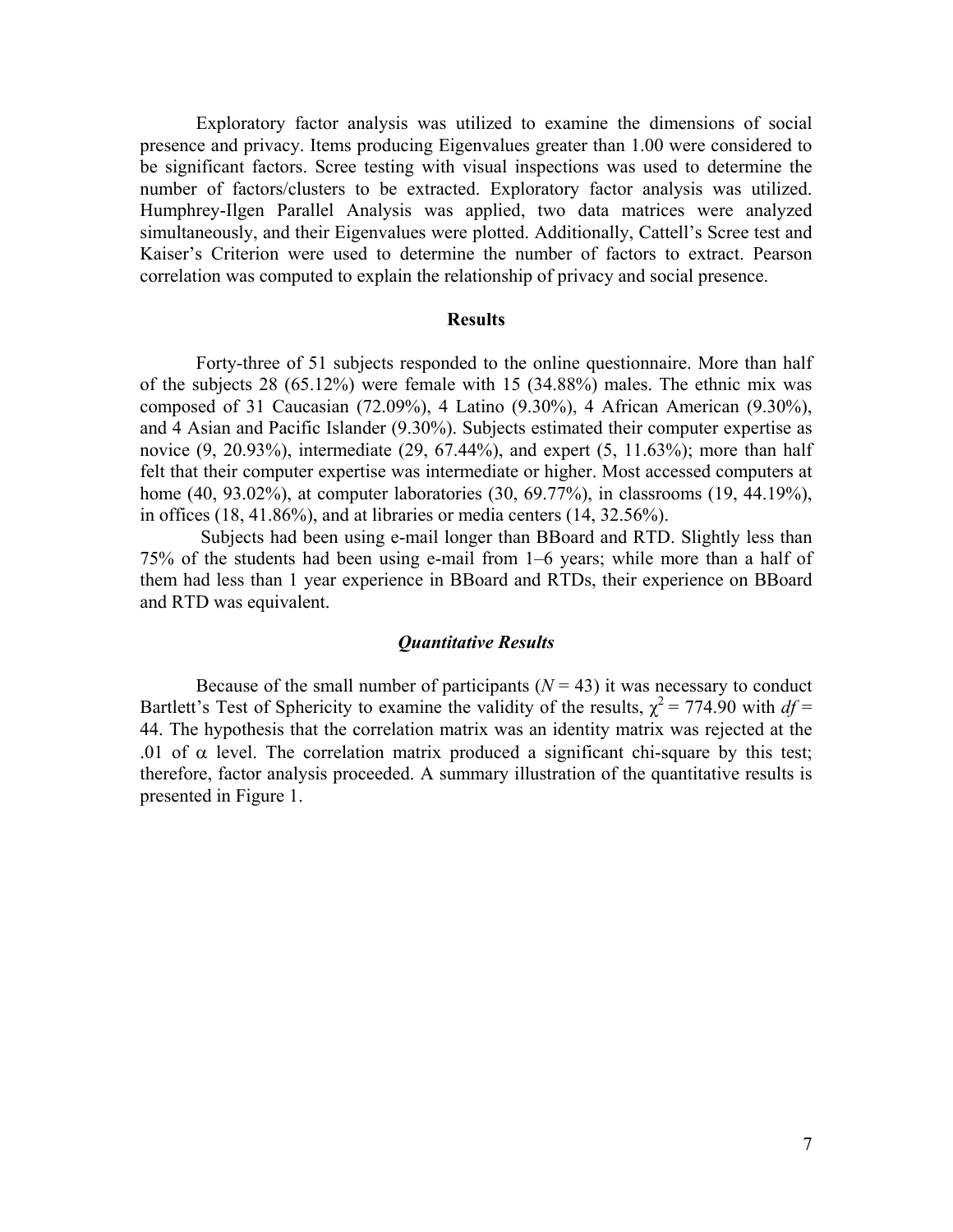

*Figure 1.* **The levels and relationships of social presence and privacy between/among three CMC systems.**

An exploratory factor analysis was performed on 30 questionnaire items concerning social presence (social context, online communication, interactivity) and computer privacy (system privacy and perception of privacy). These five factors accounted for 76.74% of the variance. The five factors were extracted using varimax rotation. With a cutoff of .45, three items were removed from the loading, item numbers 15, 17, and 29, respectively. These five factors were social context, online communication, interactivity, system privacy, and feeling of privacy. Cronbach's coefficient alpha for these five factors was .82, .88, .73, .76, and .71, respectively. All items loaded on five factors (see Table 2) except for three items that did not load on any of the factors (smaller than .45). They were "user relationship," "being unfamiliar with persons," and "being unfamiliar with topics."

## *Differences Among Three Systems*

One-way repeated-measures, ANOVA, were computed for three CMC systems on the level of social presence and privacy. This examined the difference of social presence for each system but did not indicate the exact differences of the systems. The result indicated a significant difference in the level of social presence and privacy among these three CMC systems; Wilks'  $\Lambda = 0.41$ ,  $F(2, 41) = 29.65$ ,  $p < .05$  for social presence and Wilks'  $\Lambda = 0.67$ ,  $F(2, 41) = 10.32$ ,  $p < .05$  for privacy. e-mail received the highest rate on the level of social presence  $(M = 3.44, SD = .40)$ , followed by the RTD  $(M = 3.40, SD)$  $= .38$ ) and BBoard ( $M = 3.11$ ,  $SD = .39$ ), while e-mail received the highest rate on the level of privacy ( $M = 3.15$ ,  $SD = .58$ ), followed by the RTD ( $M = 3.13$ ,  $SD = .49$ ) and BBoard (*M* = 2.97, *SD* = .48).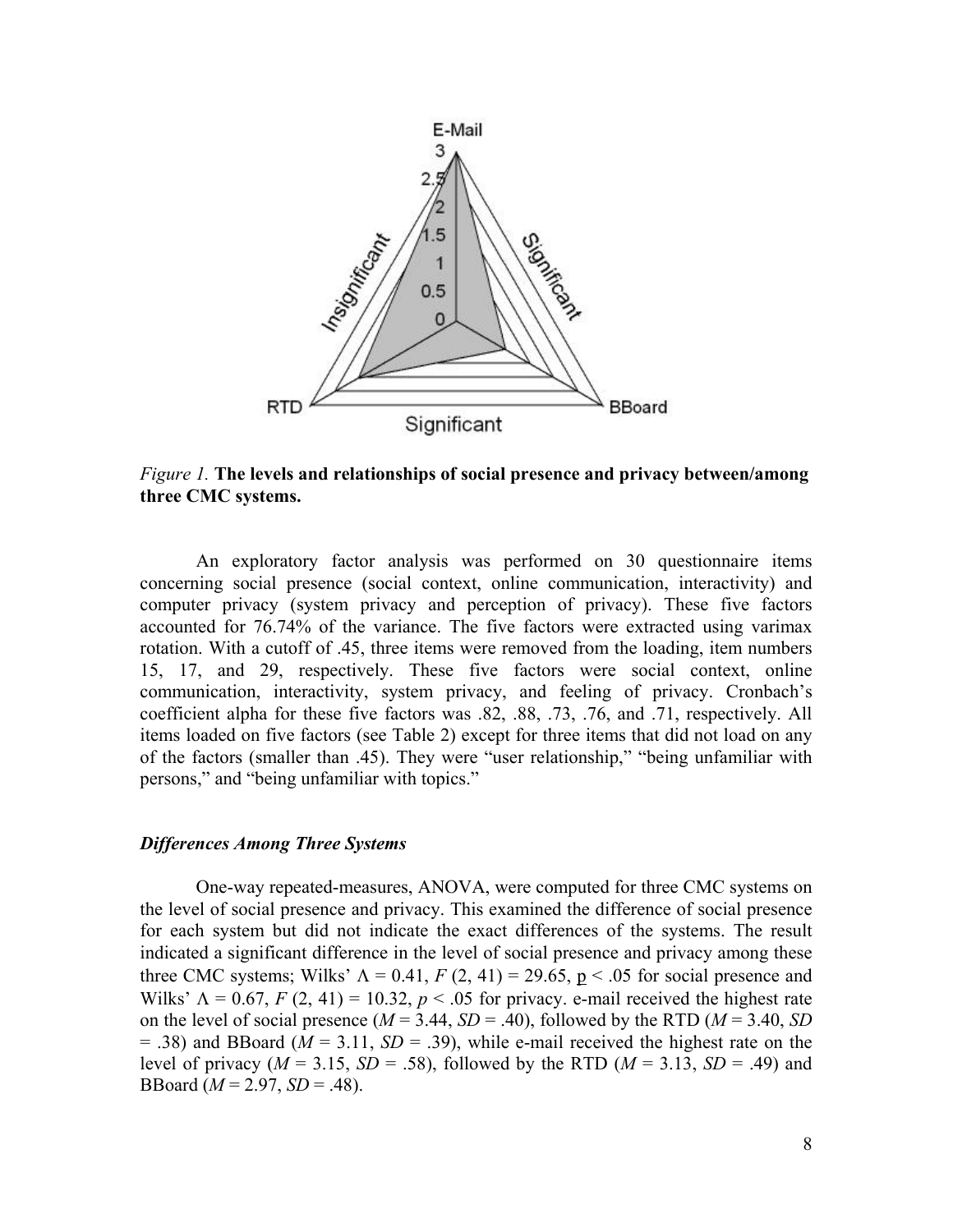*Five Factor Loadings*

| <b>Social Context</b>                      | Online<br>Communication        | Interactivity                          | <b>System Privacy</b>                                                                                                             | Feeling of<br>Privacy              |
|--------------------------------------------|--------------------------------|----------------------------------------|-----------------------------------------------------------------------------------------------------------------------------------|------------------------------------|
| Social form                                | Conveys feeling $&$<br>emotion | Pleasant                               | System operator $\&$<br>someone may<br>repost messages<br>sent to or from you                                                     | Feeling of<br>confidentiality      |
| Informal & casual<br>way to<br>communicate | Stimulating                    | Immediate                              | Someone may<br>accidentally send<br>$\&$ receive<br>messages to $\&$<br>from individuals<br>other than the<br>intended recipients | Feeling of<br>privacy              |
| Sensitive means                            | Expressive                     | Responsive                             | Technically<br>reliable                                                                                                           | Perception of<br>privacy           |
| Comfort with<br>familiar persons           | Meaningful                     |                                        | Possibility of<br>embarrassment                                                                                                   | Importance of<br>privacy           |
|                                            | Easily understood              | Comfortable<br>with familiar<br>topics | Identity concerns                                                                                                                 | Level of<br>security/secret        |
|                                            |                                |                                        |                                                                                                                                   | Risk of sharing<br>personal topics |

Because the ANOVA overall test yielded a significant result, three pairwise comparisons among three CMC systems for social presence and privacy were conducted to assess which means differed from each other (see Tables  $3 \& 4$ ). For both social presence and privacy, two of the three pairwise comparisons were significant, controlling for familywise error rate across the three tests at the .05 level, using the Holm's sequential Bonferroni procedure to minimize the chances of making a Type I error. The Bonferroni approach is where the number of tests computed is divided by .05. A test would not be significant unless its *p*-value is less than the corrected significance level. Email/BBoard and BBoard-RTD were significant for both social presence and privacy.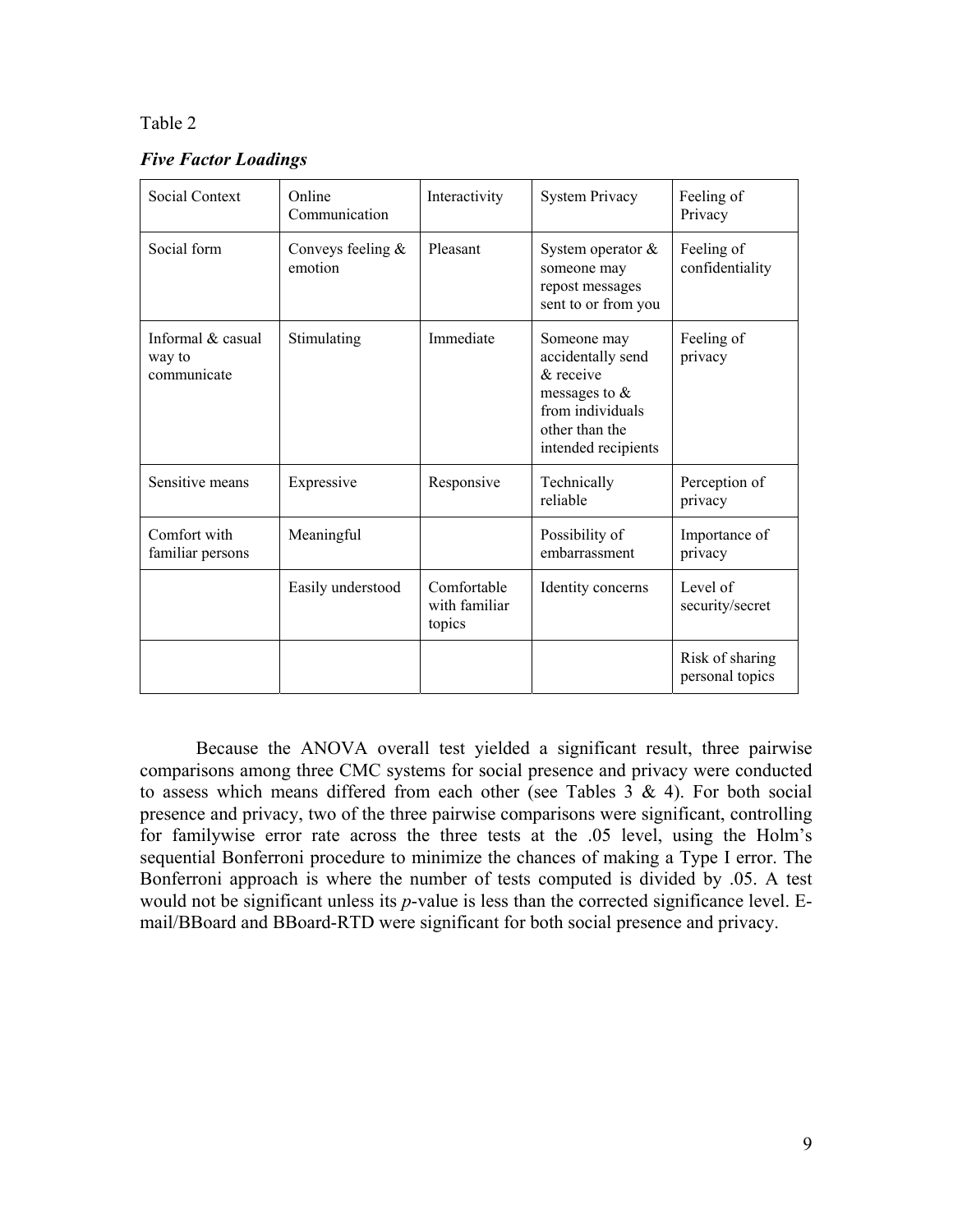|              |        |     | Std.<br>Error | 95% Confidence Interval<br>of the Difference |        |         |    |        |
|--------------|--------|-----|---------------|----------------------------------------------|--------|---------|----|--------|
|              | M      | SD  | Mean          | Lower                                        | Upper  |         | df | Sig.   |
| E-mail-Board | $-32$  | .29 | .04           | $-.41$                                       | $-23$  | $-7.21$ | 42 | $.00*$ |
| E-mail-RTD   | $-.03$ | .29 | .04           | $-.12$                                       | .05    | $-77$   | 42 | .44    |
| Board-RTD    | $-.29$ | .30 | .05           | $-.38$                                       | $-.20$ | $-6.35$ | 42 | $.00*$ |

### *Paired Samples Test for Three CMC Systems for Social Presence*

 $**p* < .05$ , two-tailed.

## Table 4

## *Paired Samples Test among Three CMC Systems for Privacy Factor*

|              |        |     | 95% Confidence Interval<br>Std.<br>of the Difference<br>Error |        |        |         |    |        |
|--------------|--------|-----|---------------------------------------------------------------|--------|--------|---------|----|--------|
|              | M      | SD  | Mean                                                          | Lower  | Upper  |         | df | Sig.   |
| E-mail-Board | .17    | .37 | .06                                                           | .06    | .29    | 3.01    | 42 | $.00*$ |
| E-mail-RTD   | .01    | .46 | .07                                                           | $-.13$ | .16    | .212    | 42 | .83    |
| Board-RTD    | $-.16$ | .28 | .04                                                           | $-.24$ | $-.07$ | $-3.61$ | 42 | $.00*$ |

 $*_p$  < .05, two-tailed.

## *Differences Among Five Factors and Three CMC Systems*

Because the ANOVA overall test yielded significant results, three pairwise comparisons among three CMC systems were conducted to assess which means differed from each other for five factors (see Table 5). Four of 15 pair comparisons were not significant. All three pairs appear significantly different on the Feeling of Privacy factor.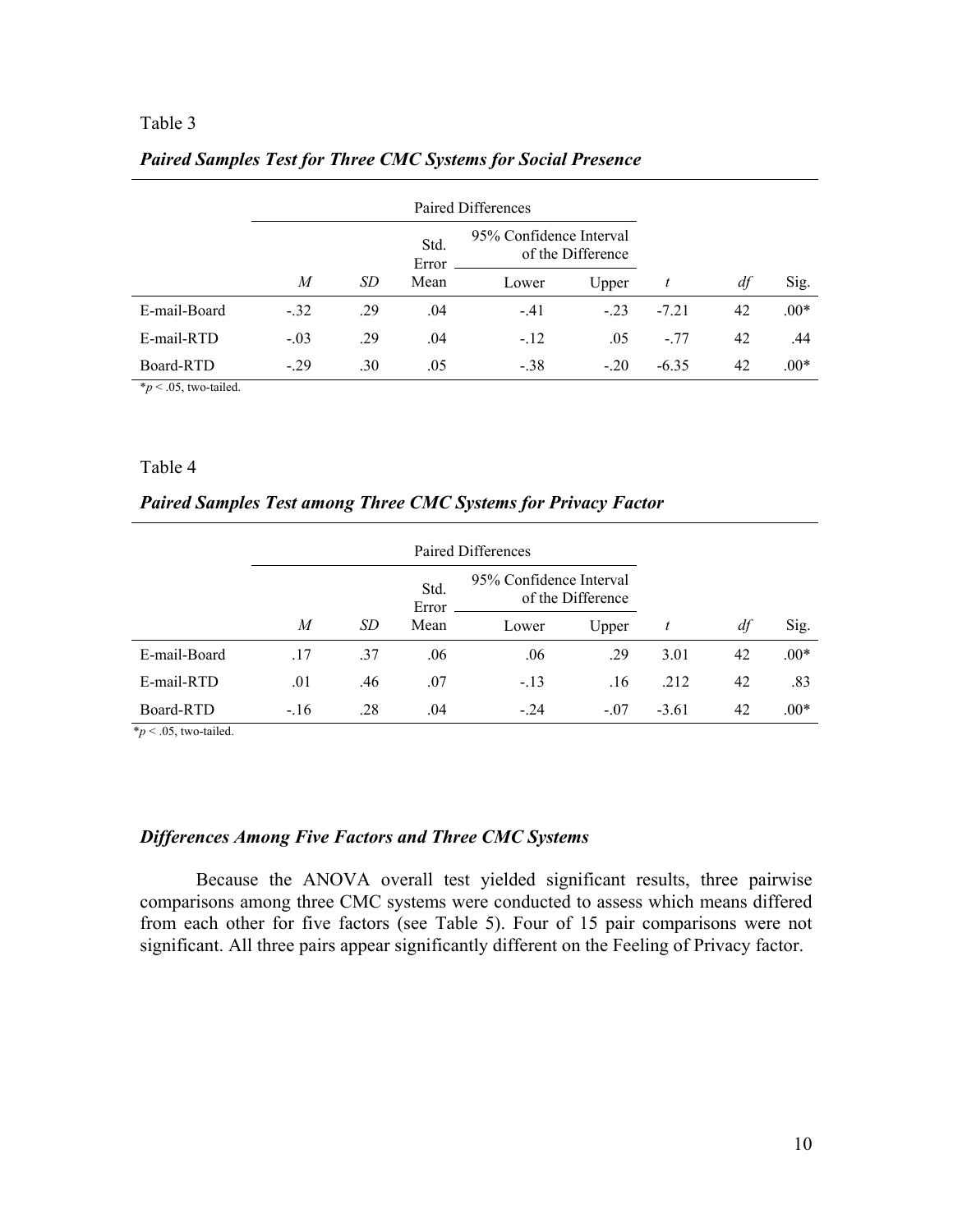|                             | E-mail-BBoard | E-mail-RTD | <b>BBoard-RTD</b> |
|-----------------------------|---------------|------------|-------------------|
| Social Presence             | $.00*$        | .44        | $.00*$            |
| Social Context              | $.00*$        | .38        | $.00*$            |
| <b>Online Communication</b> | $.00*$        | $.00*$     | .80               |
| Interactivity               | $.00*$        | .53        | $.00*$            |
| <b>System Privacy</b>       | $.80\,$       | $.02*$     | $.01*$            |
| Feeling of Privacy          | $.00*$        | $.02*$     | $.01*$            |

*Pairwise Comparisons of Social Presence and Five Factors* 

 $*_{p}$  < .05.

## *Differences of Privacy in CMC Systems*

Because the ANOVA overall test yielded a significant result, three pairwise comparisons among three CMC systems for system privacy and feeling of privacy were conducted. One-way repeated-measures, ANOVA, were computed for three CMC systems on the level of system privacy and feeling of privacy. The results indicated a significant difference in the level of system privacy among these three CMC systems, Wilks'  $\Lambda = 0.82$ ,  $F(2, 41) = 4.44$ ,  $p < .05$ ; and Wilks'  $\Lambda = 0.48$ ,  $F(2, 41) = 22.09$ ,  $p < .05$ for Feeling of Privacy. RTD was perceived with more system privacy while e-mail was perceived with the least system privacy. E-mail was perceived as a medium with a greater feeling of privacy while BBoard was perceived with the least feeling of privacy (see Table 6).

### Table 6

| $\boldsymbol{M}$ | SD                    | N  |  |
|------------------|-----------------------|----|--|
|                  | <b>System Privacy</b> |    |  |
| 3.13             | .70                   | 43 |  |
| 3.14             | .67                   | 43 |  |
| 3.30             | .66                   | 43 |  |
|                  |                       |    |  |
|                  | Feeling of Privacy    |    |  |
| 3.06             | .68                   | 43 |  |
| 2.23             | .59                   | 43 |  |
| 2.46             | .58                   | 43 |  |
|                  |                       |    |  |

# *Means and Standard Deviation for Three Systems for System Privacy*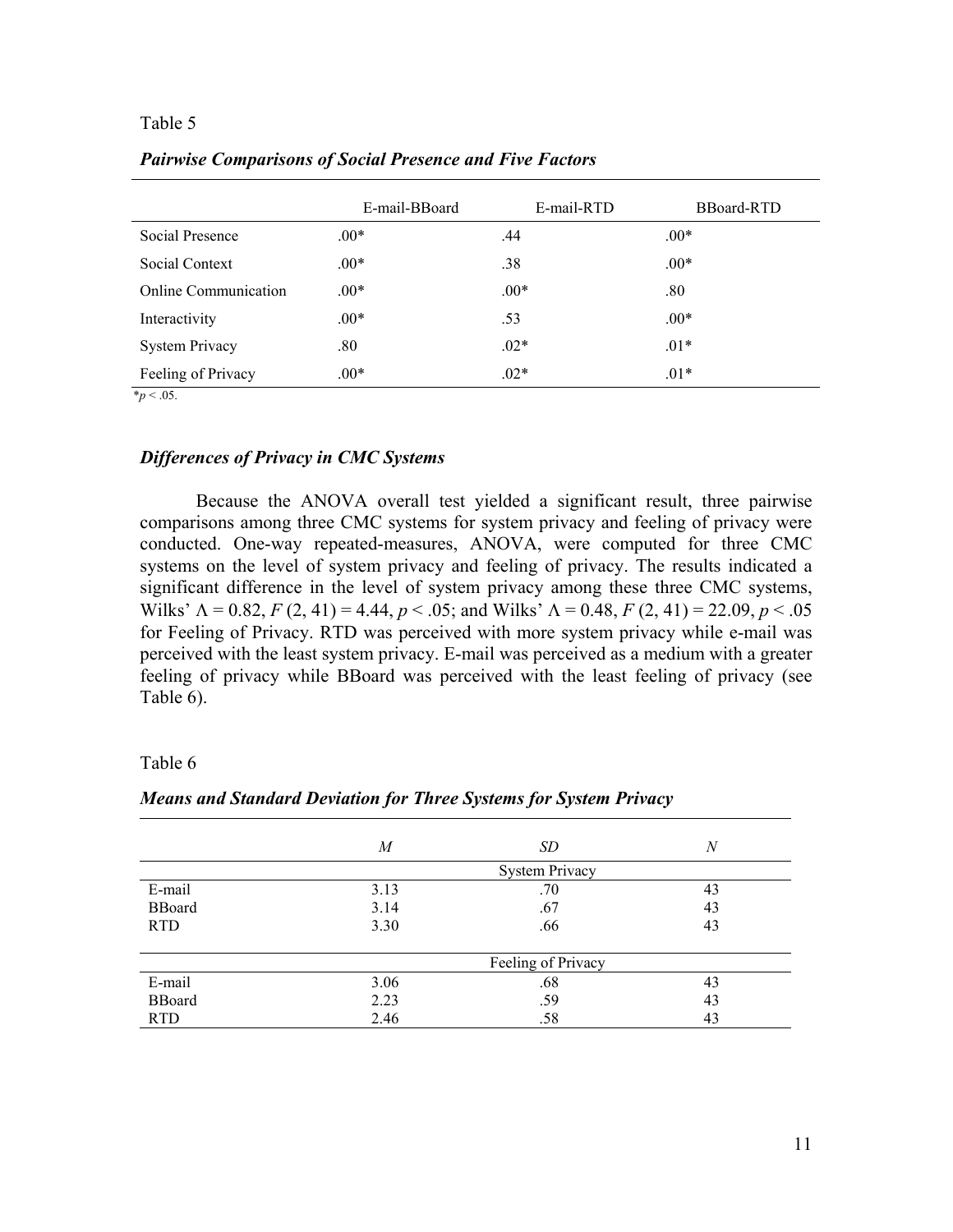Because the ANOVA overall test for both system privacy and feeling of privacy yielded significant results, three pairwise comparisons among three CMC systems were conducted to assess which means differed from each other (see Table 7). Two of the three pairwise comparisons for system privacy and all three pairs for feeling of privacy were significant controlling for familywise error rate across the three tests at the .05 level.

Table 7

|              | Paired Differences              |           |       |                       |                   |         |    |        |
|--------------|---------------------------------|-----------|-------|-----------------------|-------------------|---------|----|--------|
|              | 95% Confidence Interval<br>Std. |           |       |                       |                   |         |    |        |
|              |                                 |           | Error |                       | of the Difference |         |    |        |
|              | M                               | <i>SD</i> | Mean  | Lower                 | Upper             |         | df | Sig.   |
|              |                                 |           |       | <b>System Privacy</b> |                   |         |    |        |
| E-mail-Board | .01                             | .34       | .05   | $-.11$                | .10               | $-.17$  | 42 | .87    |
| E-mail-RTD   | $-.17$                          | .45       | .07   | $-.31$                | $-.03$            | $-24$   | 42 | $.02*$ |
| Board-RTD    | $-.16$                          | .36       | .05   | $-.27$                | $-.05$            | $-2.95$ | 42 | $.01*$ |
|              |                                 |           |       |                       |                   |         |    |        |
|              |                                 |           |       | Feeling of Privacy    |                   |         |    |        |
| E-mail-Board | .82                             | .80       | .12   | .58                   | 1.07              | 6.73    | 42 | $.00*$ |
| E-mail-RTD   | .60                             | .69       | .10   | .38                   | .81               | 5.68    | 42 | $.00*$ |
| Board-RTD    | $-.23$                          | .42       | .06   | $-.36$                | $-.10$            | $-3.56$ | 42 | $.00*$ |

*Paired Samples Test among Three CMC Systems for System Privacy & Feeling of Privacy* 

 $*<sub>p</sub> < .05$ , two-tailed.

#### *Qualitative Results*

Qualitative data analysis began with three dimensions (social context, online communication, and interactivity) and privacy factor as derived from the literature and the quantitative results. The three basic dimensions and the privacy factors remained unchanged. However, the qualitative data analysis indicated that there were different variables that contribute to social presence and also addressed the phenomenon found in quantitative data. A summary of qualitative results is presented in Table 8.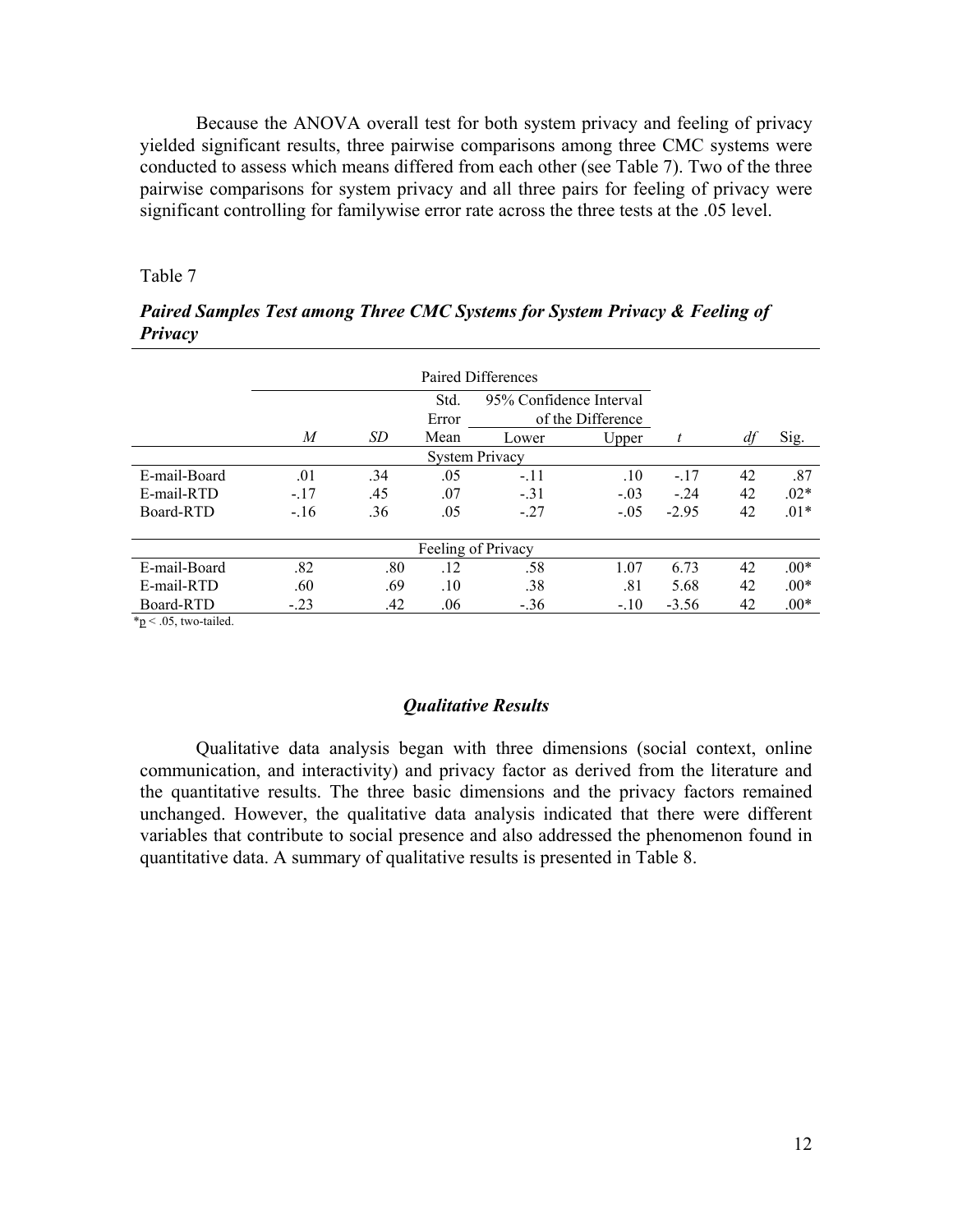|                           |         | E-Mail                                |          |         | <b>RTD</b> |  |  |  |
|---------------------------|---------|---------------------------------------|----------|---------|------------|--|--|--|
|                           | One-One | One-Many                              | One-Many | One-One | Many-Many  |  |  |  |
|                           |         | Social Presence                       |          |         |            |  |  |  |
| Social Context Dimension  |         |                                       |          |         |            |  |  |  |
| Overshadow Effects        |         |                                       |          |         |            |  |  |  |
| Assertive                 |         |                                       |          |         | X          |  |  |  |
| <b>Authority Presence</b> |         | X                                     | X        |         | X          |  |  |  |
| Access/Locations          |         | X                                     | X        |         | X          |  |  |  |
|                           | X       |                                       |          | X       |            |  |  |  |
|                           |         | <b>Online Communication Dimension</b> |          |         |            |  |  |  |
| Keyboarding Skills        |         |                                       |          |         |            |  |  |  |
| Immediacy                 |         |                                       |          | X       | X          |  |  |  |
| Characteristic of RTD     | X       | X                                     | X        | X       | X          |  |  |  |
| Amount of messages        |         |                                       |          | X       | X          |  |  |  |
| Message Styles            | X       | X                                     | X        | X       | X          |  |  |  |
|                           | X       | X                                     | X        | X       | X          |  |  |  |
|                           |         | <b>Interactivity Dimension</b>        |          |         |            |  |  |  |
| Response Time             |         |                                       |          |         |            |  |  |  |
| Length of Messages        | X       | X                                     | X        |         |            |  |  |  |
| Size of Discussion Group  | X       | X                                     | X        | X       | X          |  |  |  |
|                           |         | X                                     | X        |         | X          |  |  |  |
|                           |         | Privacy                               |          |         |            |  |  |  |
|                           |         |                                       |          |         |            |  |  |  |
|                           |         |                                       |          |         |            |  |  |  |

## *Summary of Qualitative Results*

# *Social Context*

Social context is constructed from the users' characteristics and their perception of the CMC environment. The important issues identified were overshadow effects, assertiveness, authority presence, access, and location.

*Overshadow Effects.* Overshadow effects—being familiar with recipients impacted social presence in RTD. When several RTD participants were familiar with each other they tended to "overshadow" the other participants and generate negative feelings.

*Assertiveness.* The students who participated more (assertive) and those who participated less (acquiescent) impacted other students' online participations. Students who participated more in a RTD were generally more social, talked more, typed faster, or made more contributions of greater content than others.

Students felt uncomfortable, unequal, and pressured while talking to more assertive people. When students were behind in the discussion they felt "bad" and "nervous" because they claimed they were unable to maintain the discussion speed. The fast typists felt the same way. The most negative feeling generated was "resentment."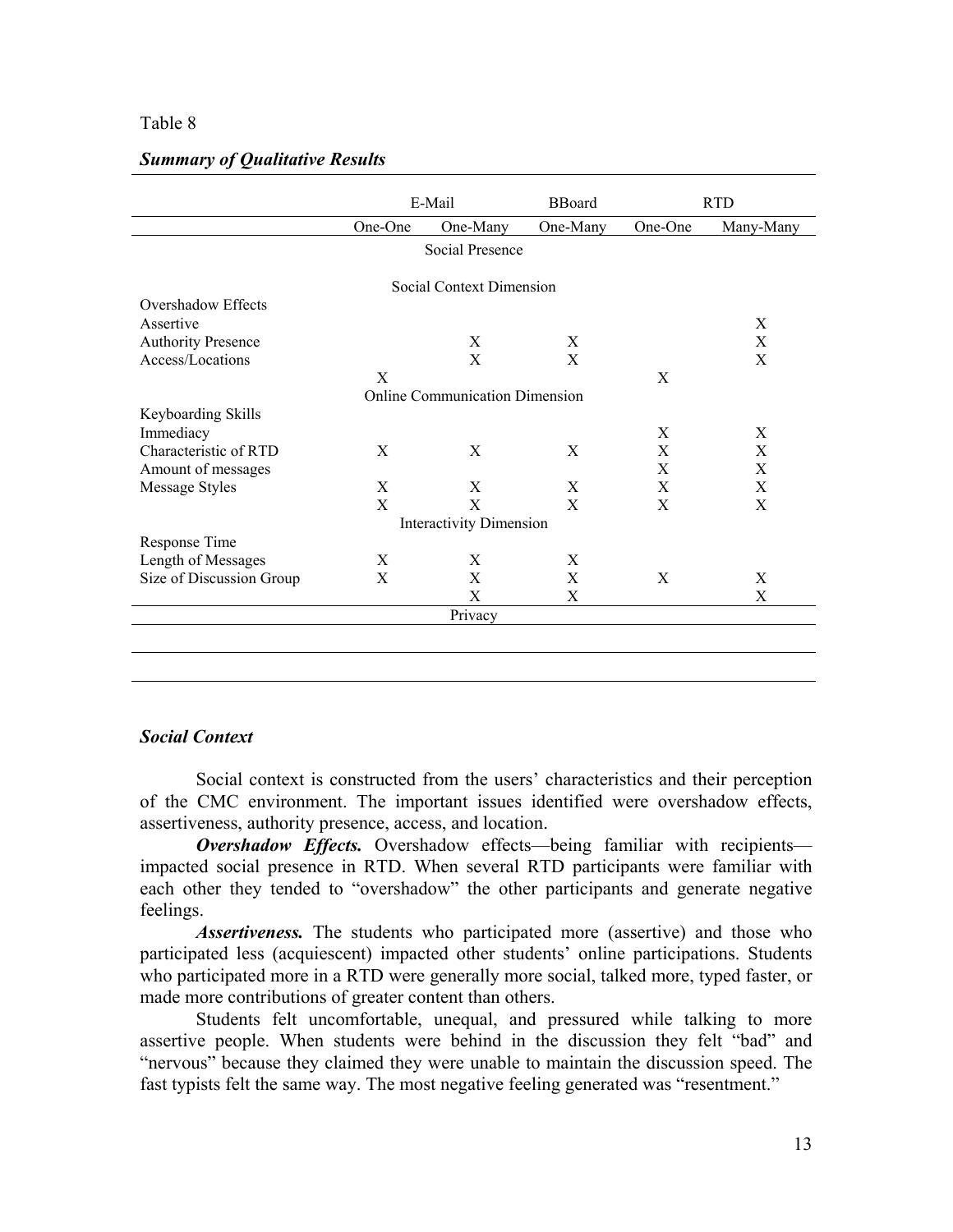*Authority Presence.* More formal conversations were found when students communicated with the instructors in RTD. Students responded that when they communicated with the instructors or when the instructors were presented in a RTD, they would adhere to the discussion topics, make the points clearer, be polite, not tell jokes, and not show their personality, even when the instructors just observed. During interviews, students claimed that it was to protect their grade and the tradition of the teacher-to-student relationship.

*Access and Locations.* Access and locations of the computers appeared to be a critical element in this study. Multiple pressures were applied to those students who were required to access the computer in a public facility: waiting in line, the lack of privacy, and fear of losing the computer workstation if they left for the restroom, among others. Those students were stressed because they had to wait in line to get to the computer. This situation was particularly anxiety ridden if a RTD was scheduled at a certain time and the student was unable to gain access to a computer.

# *Online Communication*

Online communication is defined as the language used online, attributes of CMC, and users' perceptions of CMC. This dimension includes computer keyboarding skills, immediacy, multiple topics, amount of messages, and message style.

*Computer Keyboarding Skills.* Actual computer keyboarding skills and perception of their skills are critical in CMC. One is considered as online "handicapped" without keyboarding skills, particularly in RTD because simple interaction with others is prevented.

The users' perceptions of their own keyboarding skills also influenced the level of interaction. Many students believed that they could not type, but observations of the students revealed that the majority possessed average skills and just a few students were below average.

Keyboarding skills were less critical in asynchronous communication because of the time delay. Therefore, they felt more comfortable. One Asian student commented, "I used the spell check and the grammar check with e-mail and bulletin board." Although it seemed to be a tedious process to communicate online, students felt more comfortable and perhaps produced thoughtfully composed communication of better quality.

Spell check for e-mail and BBoard is a useful tool when correcting typos, but there is no time to use it in a RTD. E-mail was perceived as casual written communication and students did not use spell check to correct their typos, even though they thought they should. Keyboarding speed and accuracy of typing were elements that influenced interactive communication. Typographical errors can be found in most online communication messages, particularly during RTDs. Normally students would experience embarrassment about typos and would apologize. In fact, most of the students were not much concerned about other's typos. A Chinese female responded that it was difficult to know if the errors were typos in messages. She thought errors were words that had special meaning in the messages, causing her to spend a great deal of time trying to find the "words" in the dictionary.

Immediacy. Immediacy is defined as the psychological distance among users. It includes the ability to be expressive and convey feelings and emotions.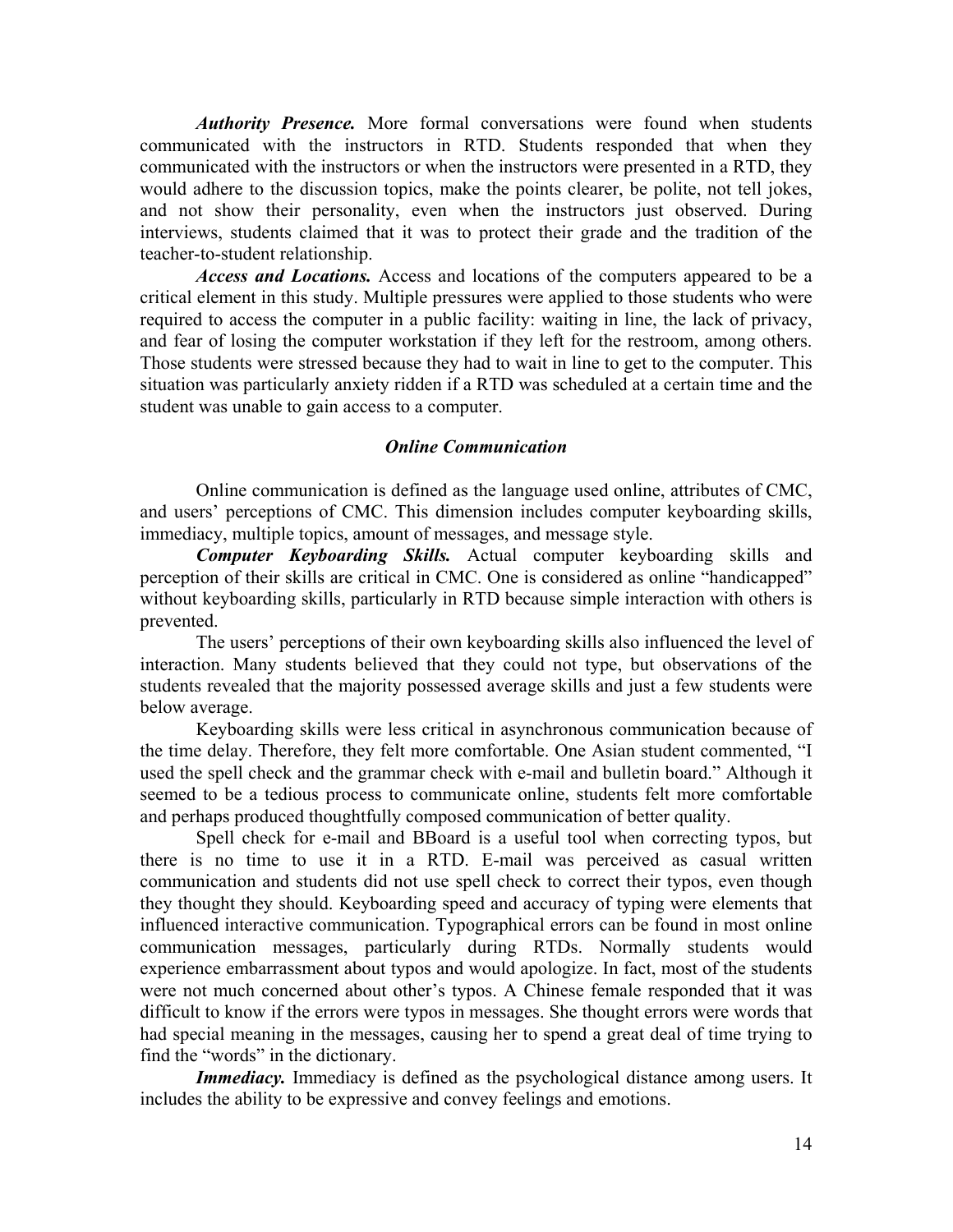Students relied on text-based communication to express the meanings they intended to deliver, which is critical to the level of online interaction. Expressing one's meanings was particularly difficult for ESL (English as a second language) students and was compounded when discussing theoretical concepts.

Students' thinking and typing did not synchronize. Normally, thinking is faster than typing and students experienced difficulty expressing their thoughts while typing. Conversely, students perceived that text-based CMC could be very expressive and even used e-mail to display "compassion" for others.

The process of conveying feelings and emotions is very important in human communication. CMC messages are prone to be dull because it is a text-based communication and there is a constant search for "simulations" to generate and deliver their feelings and emotions. Students used emoticons and paralanguage to compensate for the lack of social context cues in the online environment. The most commonly used emoticons was ":-)" or " $\mathbb{Q}$ " for smiling face and " $\mathbb{Q}$ " for a frown. Many of the paralanguage expressions used by students in this study were identified as capitalization, acronym, quotation, coloration, font, font size, "I agree," abbreviation, exclamation, slang, and colloquialism.

Students felt that the application of emoticons and paralanguage were more vivid, warm, personal, friendly, and casual. As to the "personal touch" feeling, students felt it was more pleasant to read the messages. Students perceived RTD as more conversational in style and more casual than e-mail and BBoard communication; they used more paralanguage in RTD than in e-mail and BBoard. The use of emoticons occurred evenly across the three CMC systems.

*Multiple Topics.* RTD possesses several characteristics that have positive and negative impacts on students' online interactions, such as the multiplicity of discussion topics, the lack of visual contact, and the fast pace. In a RTD environment, students were allowed to make liberal contributions and could easily launch into a new topic. Students felt that it was difficult and confusing to follow the conversations because multiple topics were discussed simultaneously. Topic changes occurred extremely rapidly so that students frequently felt that they were on and off the conversations. The topics shifted from one to the other and then sometimes shifted back without much focus. Because of the multiple topics and the rapidity with which the topics changed in discussions that occurred in limited time periods, students opined that it was very hard to find a consensus at the end of a discussion. This produced frustration and prevented effectiveness in the discussion, particularly when there were more than three or four people in one RTD room. Students lost the thread of the discussion in RTDs and became confused. Wondering "who" is talking to "whom" about "what" made students confused and frustrated. However, this did not occur only with the slow typists; fast typists responded with similar feelings. This situation resulted in the students' being less willing to participate, and even, perhaps, their withdrawing from the discussion.

*Amount of Messages.* The number of messages posted to the three CMC services had an impact on students' social presence. They felt that there were too many BBoard messages to read. Ma, a Chinese female, described her feelings: "When I had difficulties to finish reading all of the messages, I felt so much pressure. I was exhausted and confused enough not to know how to write my response."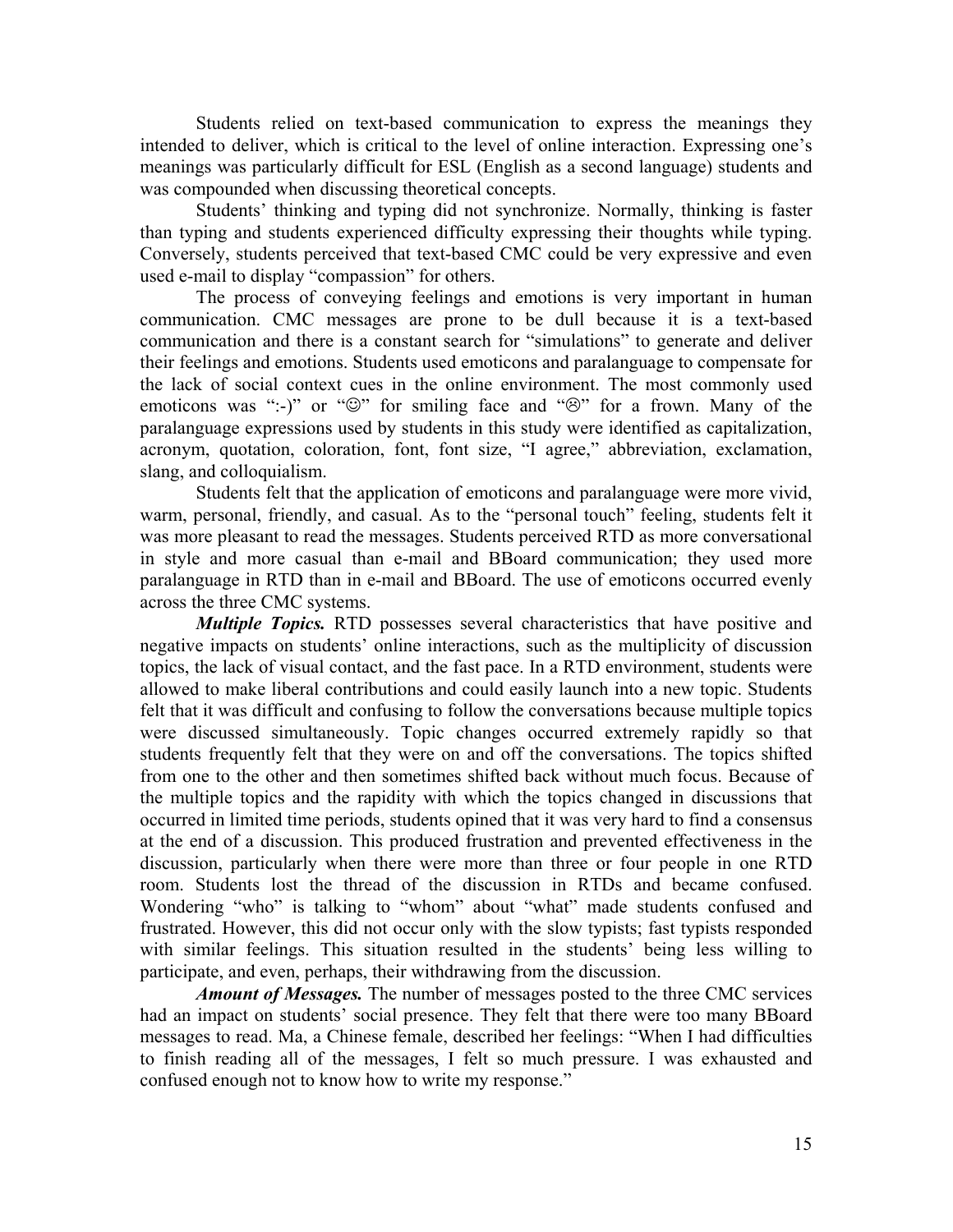*Message Styles.* Generally, message styles are different for e-mail and BBoard. Being unfamiliar with the various formats may degrade social presence. Ling, a Chinese female, was not familiar with the format of BBoard discussions and replied formally to the discussion until she realized that they were supposed to be "casual," like "oral" conversations.

#### *Interactivity*

Interactivity is defined as people being engaged together in activities. It includes issues involved in CMC response time, length of messages, and the size of discussion groups.

Response time is a critical factor in determining student interaction on CMC. Students' responses to CMC messages varied depending upon synchronous and asynchronous modes and their customs in responding to CMC messages.

Students' attitudes toward late responses or no responses varied individually. When a response was perceived as late, or no response was received, a negative impact on interaction was generated, particularly when a rapid reply was needed. Therefore, it is necessary to define an appropriate response time. When a reply was expected in the asynchronous setting and it was received late or not at all, problems were generated with online interaction. Negative feelings, such as "rejected," "been ignored," "disregarded," "mad," "angry," "disappointed," and "bad" were generated, resulting in a decreased desire to participate and consequently less interactive communication.

Students felt that RTD was the most interactive medium of the three CMC systems because it provided "instant" responses. The downside was that there was no time to reflect on the messages or prepare a response. This presented greater difficulty for ESL students and slower typists. Students also reported that the most difficult task was scheduling a time for the RTD, a particularly daunting hurdle when large numbers of participants were involved.

E-mail and BBoard communication allowed students to interact with each other at their convenience. Students responded whenever they had an opportunity and were able to control their own ideal communication format. The major disadvantage was that it was necessary for the recipient to check for messages. If the recipient did not regularly check for messages there was no presence, no conversation, and no interaction.

The length of the messages had an influence on students' interaction as well. It was found that RTD tended to have the shortest messages, followed by e-mail, with the BBoard messages tending to be longer. Improper length of messages could cause "misunderstanding," be "unreadable," etc., students opined in the interviews.

The size of the discussion group had a major impact on students' interaction, particularly in RTD. All students agreed that when there were more people in a RTD, the discussion was "chaos," they lost the sense of "who" was talking to "whom" about "what," and they were unable to maintain the discussion pace.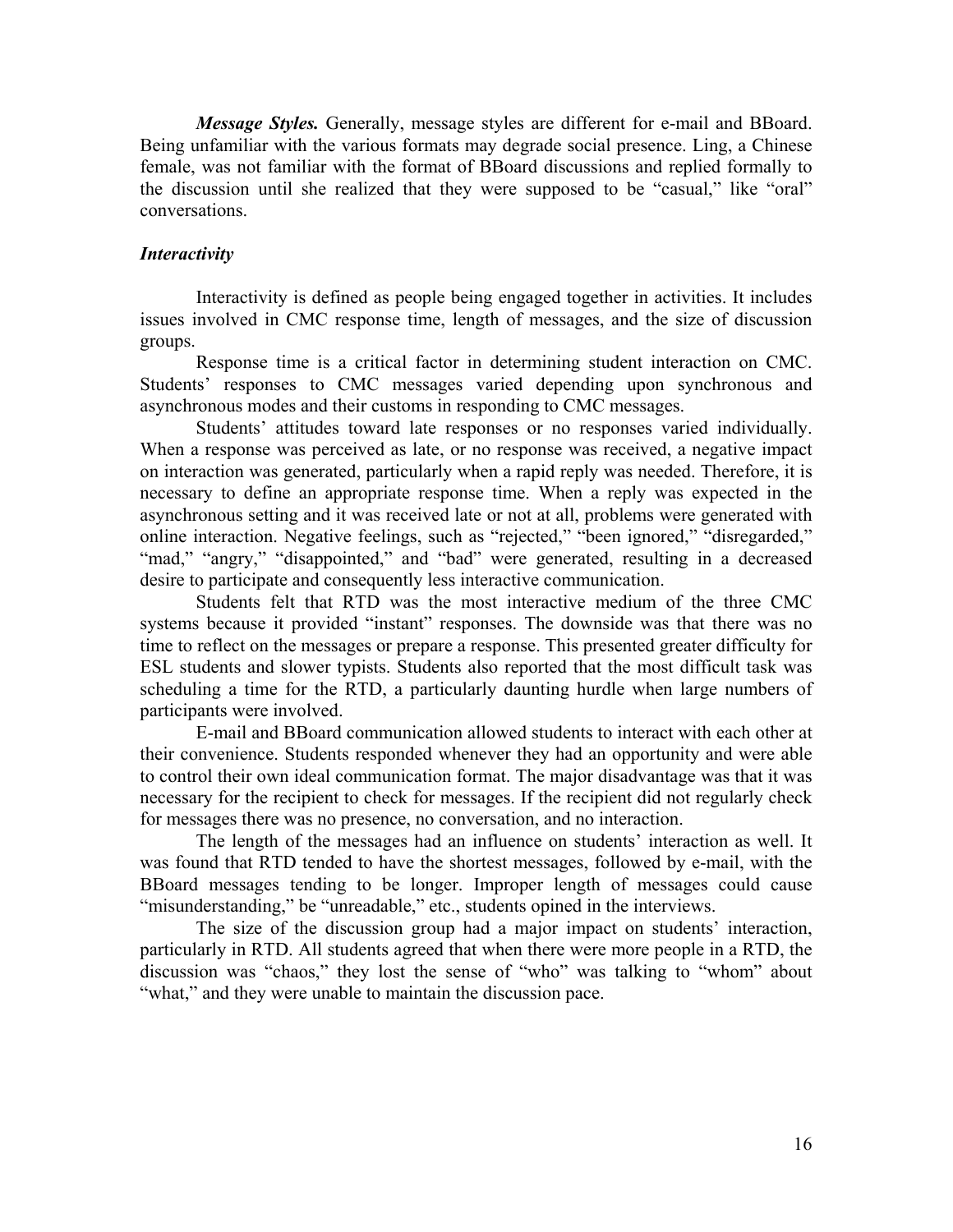## *Privacy*

The privacy factors included system privacy and feeling of privacy. E-mail was considered to be the most private, followed by one-to-one RTD and one-to-many e-mail, then many-to-many RTD. BBoard was considered to be the least private.

*System Privacy.* System privacy referred to the security of CMC technologies regarding the likelihood that someone may read, send, or resend a message to or from you. Some students were aware that CMC systems were not private, but they thought that they should not be concerned.

*Feeling of Privacy.* Feeling of privacy referred to students' perception of the extent of privacy on CMC systems. When students perceived a medium to be more private they would be more open, and vice versa. Messages on the BBoard were more task-oriented and less personal information was exchanged because of its more public and permanent nature: anyone anytime may obtain access to these messages. Students responded that when more than two people are involved in the RTDs they were also more public. Some students were aware that RTD messages could be permanent and less private and some thought that messages were deleted after the conversation unless they were saved.

When students developed the sense that the medium was more public, the message was less personal. A personal message that appeared in a more public arena could be embarrassing and create discomfort for either the sender or the recipient. There was an embarrassing situation that occurred in one team between two members. Ling, another team member, described her feelings about the message:

She (teammate) said she has difficulties to get in touch with us. She was not very happy. She complained that the subject was not familiar with her. So she just does it perfunctory…I feel very strange!! She posted this message on the bulletin board.

Students were concerned that the messages they posted might appear in public despite being posted in a more private format, such as e-mail or RTD. They felt that the recipients could very easily print the messages, pass them around, or repost them to more public areas. Judy, a class member, expressed her concerns: "You should never say anything that could be, you know, printed out by someone and then misinterpret it, pass around…"

Students felt that a message was more private when it was posted in a one-to-one format, i.e., one-to-one e-mail or one-to-one RTD. It was more comfortable for students to share personal information in a one-to-one communication because they believed that no one would read their messages, or that no one would be interested in their personal conversation. It can be embarrassing if a personal message appears more publicly.

Students reported that online privacy was important to them, but were unconcerned about this issue because they felt that no one would be interested in their class CMC messages. Risk-taking clearly emerged in the online environment.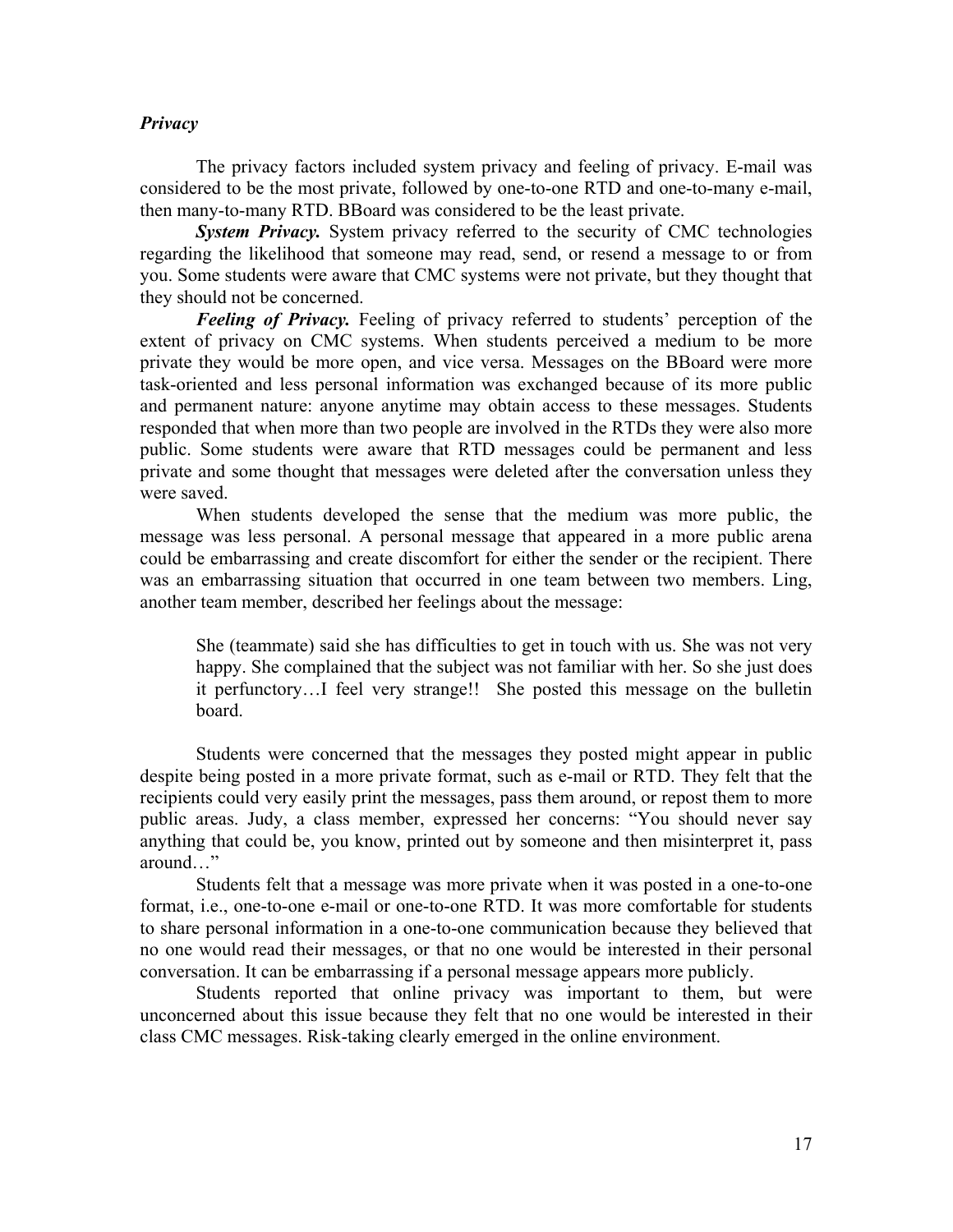#### **Discussion**

This study reveals that there is relationship between social presence and three CMC systems, e-mail, BBoard, and RTD as well as privacy. E-mail was felt to possess the highest level of social presence, followed by the RTD and BBoard. The level of social presence and privacy on BBoard is significantly different from e-mail and RTD because it is considered to be more public and represents a permanent record. The mixed-method analysis reveal that simple examination of the three CMC systems is unable to separate CMC modes (one-to-one, one-to-many, and many-to-many modes) and attributes (asynchronous and synchronous) because the style of the discussions imposed a very different level of privacy and personal feeling. A comprehensive understanding of impacts on social presence cannot be derived from a simple examination of general categories of communication (e-mail, BBoard, and RTD). Specific categories must be examined, such as one-to-one e-mail, one-to-many e-mail, BBoard, one-to-one RTD, and many-to-many RTD, when evaluating the effects of CMC in the online learning environment.

The discussions below provide more details and suggestions on improving social presence in terms of three CMC systems.

## *Keyboarding Skills*

Keyboarding skill critically impacts the students' perception of social presence in all three CMC systems. The important issues are students' actual skills, perceptions of their skills, use of spell checks, speed, accuracy, etc. Improving students' keyboarding skills, encouraging a positive attitude toward their skills, applying appropriate uses of spell check, and improving accuracy are important strategies to be included in online instruction to enhance active learning. Instructors should provide special attention to students who lack these skills and over time their skills will improve. Spell check may not be appropriate for RTD because it requires an instant response while it is more appropriate for e-mail and BBoard, particularly BBoard, because it is public and permanent. Instructors should make online students aware of the appropriate uses of these aids.

## *Immediacy*

Using three CMC systems to deliver immediacy is challenging. Students need to learn how to deliver necessary immediacy to increase interaction. Text-based communication lacks social cues, so students must apply alternatives to express meaningful language and emotions, such as paralanguage and emoticons, particularly useful for RTD. With both alternatives, the conversations are more meaningful, and more personal. Not everyone is accustomed to using paralanguage and emoticons; therefore, it is necessary for instructors to "model" appropriate use of both alternatives in regular communications. However, overuse may result in confusion, insincerity, impoliteness, etc.

Synchronizing thinking and typing is a challenging issue since humans can think faster than they can type. To accommodate this difficulty, instructors should advise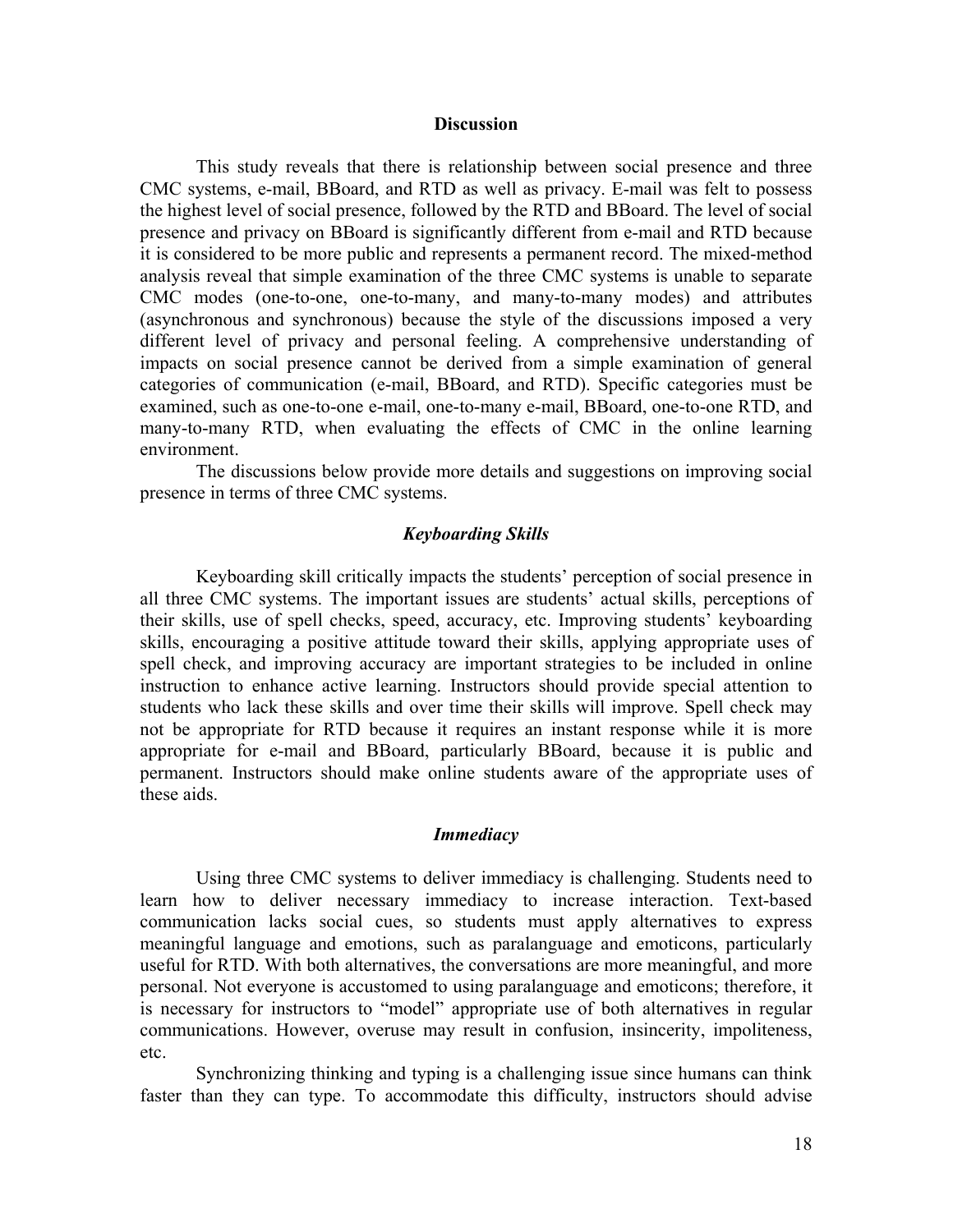students to be understanding and always take time to clarify their messages. Taking for granted that a statement is clear may cause unnecessary misunderstanding.

## *Length of message*

Length of messages varies from system to system. Messages in RTD are generally shorter than e-mail and BBoard. A message that is either too long or too abbreviated may cause communication difficulties, unreadable content, misunderstandings, withdrawing from conversation, etc. Online users should keep RTD messages short. Complete sentences may not be necessary. For e-mail, if there are large texts to be delivered it should be attached to eliminate any difficulty in reading. BBoard tends to allow longer texts, but voluminous messages should be separated into separate messages to reduce potential negative feelings.

## *Asynchrony*

Asynchronous CMC systems include e-mail and BBoard. Due to the time delay both systems provide students with opportunities to communicate at their convenience, allowing time to reflect upon their communications. It requires that students check their messages. Communication will not occur if students do not take the time to access and respond to messages. Instructors should clarify how frequently students should check their e-mail messages and BBoard messages. Message styles for e-mail and BBoard are not necessarily the same. BBoard messages tend to be more formal than e-mail messages. However, term paper style may not be appropriate for BBoard. E-mail is more casual and informal, unless it is an initial contact to an unfamiliar person. Online users should evaluate the situation to determine which CMC system should be used and apply the appropriate message style.

## *E-Mail*

Personal sense and responsiveness are critical to applications of e-mail. When one uses e-mail to communicate with others, a response is expected. Negative feelings and perceptions are generated if the recipient's response is not timely. Most online users have not developed the habit of checking e-mail messages regularly. A 1- to 2-day response time is appropriate. During weekends or holidays, a longer response time is acceptable.

Inappropriate use of e-mail, which is considered a personal communication, may cause negative communication and degrade social presence. Forwarding e-mail and oneto-many e-mail messages are common communications. The forwarding of personal messages to multiple recipients may prove embarrassing or demeaning to the original communicators. E-mailers should not write any message that they would not say in a face-to-face situation. It is advised to request permission if one intends to forward a personal e-mail message to multiple recipients.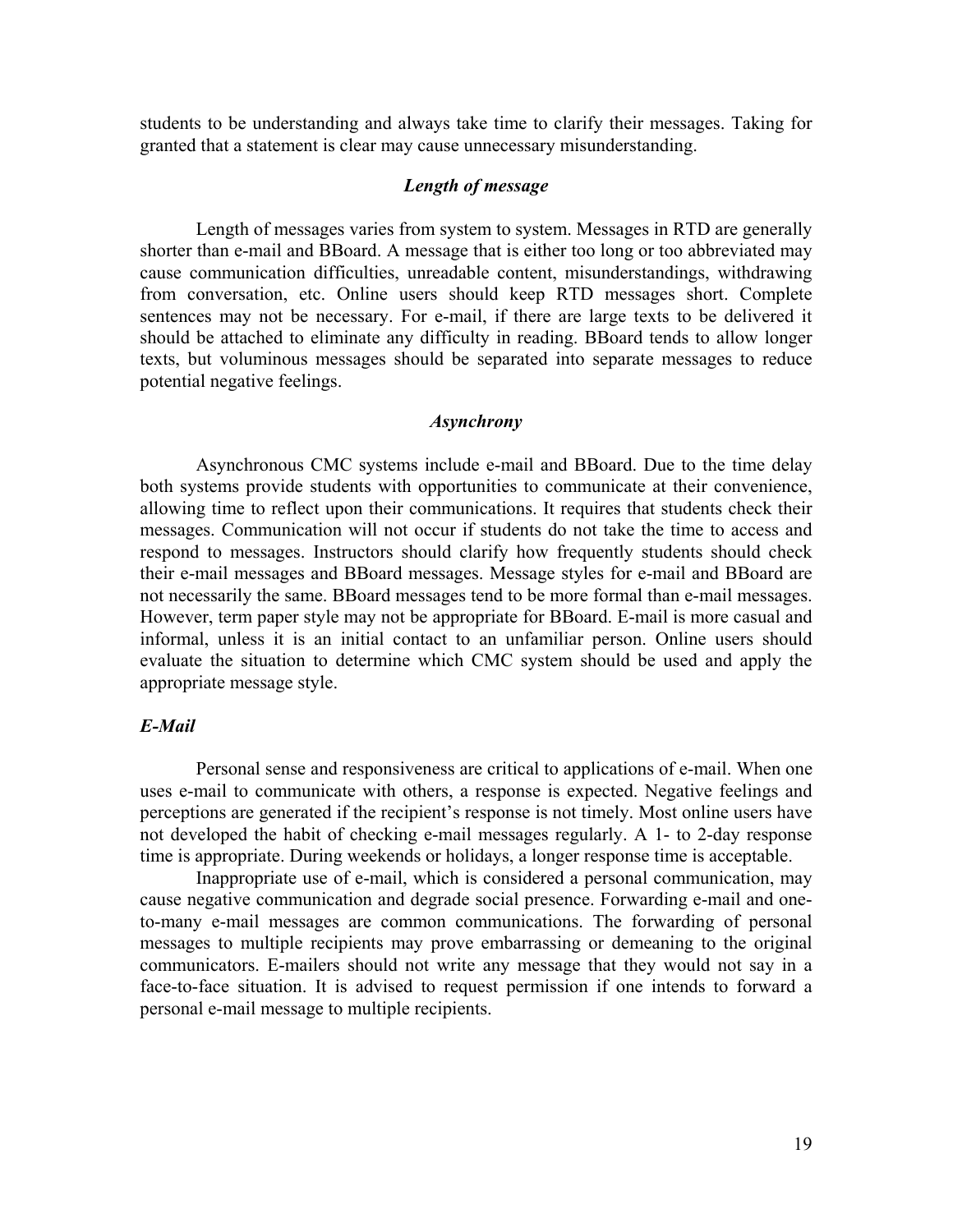## *Bulletin Board*

The amount of messages and privacy issues are important in BBoard. A large amount of messages is generated for reading and response if the group or class is large. Large volumes of messages may cause students to experience negative feelings and a sense of being overwhelmed, to skip messages, or to withdraw from the discussion. Large groups or classes should be divided into smaller groups or teams.

BBoard messages are permanent and cannot be erased; therefore, they are less private. It is suggested that the message should be reviewed before it is posted. Instructors should explain suitable etiquette for BBoard posting and monitor posting closely. Improper postings must be removed and the authors of the posting must be counseled.

### *Synchronicity*

RTD is a unique way to communicate in an online environment. It generates different positive and negative impacts on social presence. RTD is synchronous and able to provide "instant" and "active" communication; however, it allows less time to respond to and reflect on messages. It can be applied to two different modes, one-to-one and many-to-many; therefore, it generates more complicated applications.

Due to the real-time requirement, all participants must be present at the same time. This creates several difficulties for users, such as different time zones and inability to access computers at the specific time. Therefore one should consider the students' situation in accessing a computer and provide suitable activities to engage students in RTD.

Organization and facilitation are vital to RTDs. Several situations identified in this study may degrade social presence and inhibit online interaction. People who know each other may overshadow those they do not know during RTD. Additionally, assertive students and the presence of the instructor may inhibit the participation of some students. It is challenging to moderate and foster democratic participation in interactive RTDs. Generally, passing authority to students and empowering them are effective strategies to eliminate negative impacts, but the instructor's facilitation is dynamic and crucial.

RTDs result in multiple-topic discussions, which cause students to become confused, and unable to follow the discussion. They may even withdraw, which is particularly noticeable in many-to-many discussions. Students' common feelings are that they lose the sense of "who" is talking to "whom" about "what." Strategies recommended are to keep the number of RTD participants small, to take turns, to advise students to listen, to encourage or invite privately those who remain silent, and to monitor conversations.

Many students have ignored circulating real-time messages because students think that messages are erased after finishing RTDs. In fact, messages can be very easily saved and passed around or even posted in a public area. All CMC messages should be considered public (Witmer, 1997). One should not say something that would not be said in face-to-face communication.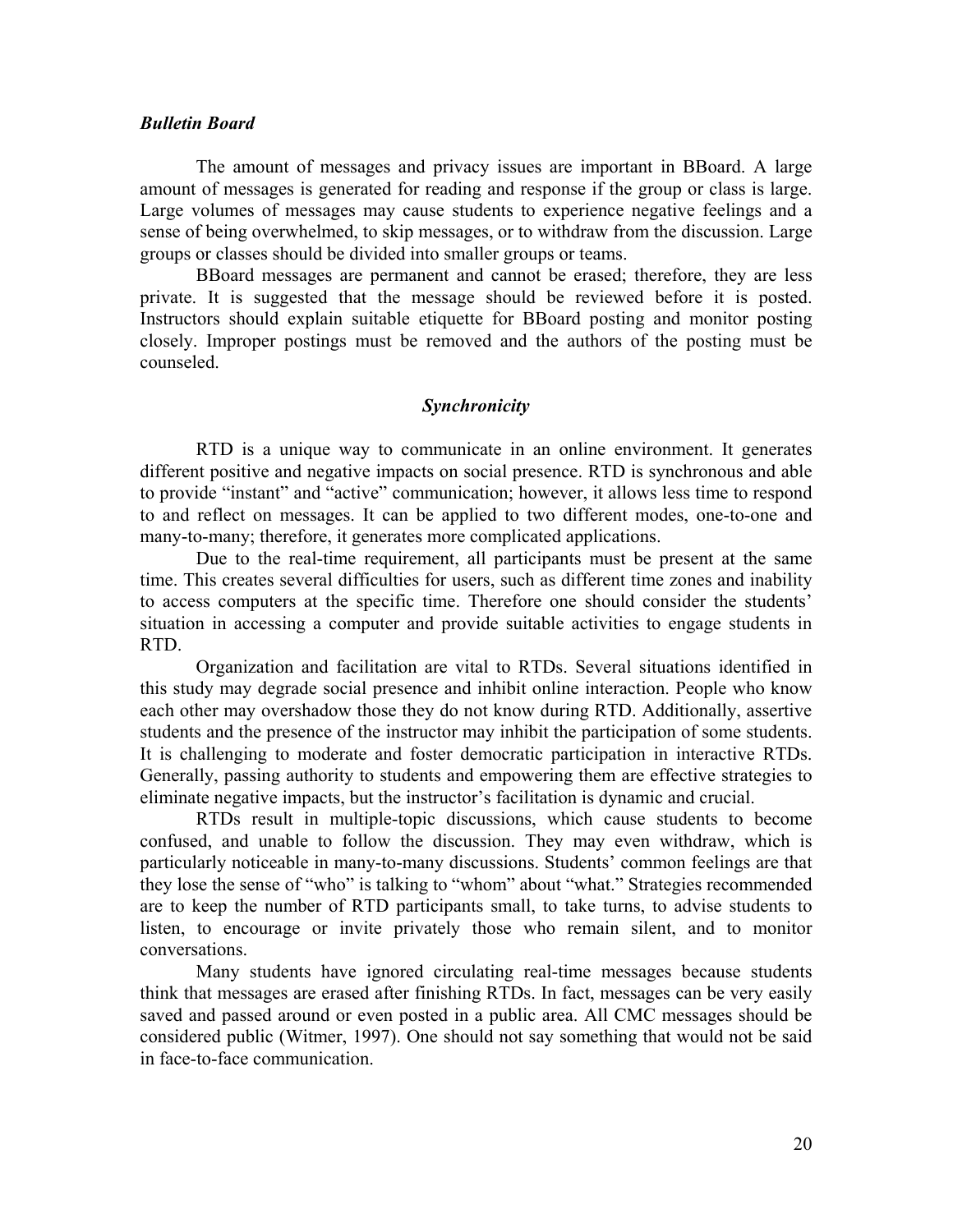## *Privacy*

Among three CMC systems, it appeared that e-mail was ranked as the most private system, followed by one-to-one RTD, one-to-many e-mail, and many-to-many RTD; BBoard was considered to be the least private. Naturally, when more than two participants are engaged in conversation, CMC systems are considered more public because more people have access to the messages.

Most students were aware that no privacy exists in computer systems. Students believed that a system administrator or someone might break into the system and post/resend messages from/to you. But, on the other hand, the students responded that no one would be interested in their messages because it was just class work. It is necessary to advise students not to post any unethical messages. Secured systems, encrypted functions, and passwords should be provided to increase system privacy.

It is recommended that instructors should take the feeling of privacy into consideration when applying different CMC systems into their instruction. If contents are more sensitive or confidential issues and topics are discussed, highly secured and more personal CMC modes should be applied.

#### **Conclusions**

Different CMC systems have different degrees of impact on social presence. The impact not only comes from the attributes of CMC systems, but also the uses and various perceptions of CMC systems. This study addresses the complications of online communication. Many online users apply face-to-face communication skills to an online environment. Unfortunately, traditional communication skills may not apply properly; therefore, assisting online students in adopting appropriate online communication skills, in utilizing different CMC systems effectively, and in encouraging a positive attitude toward CMC systems are necessary to enhance online social presence.

No one CMC system is better than the other. In fact, providing multiple CMC systems and allowing students to select based on their personal preferences, situations, conditions, and opportunities are necessary. In this environment, students are empowered to determine what, how, and where they would like to learn, and a wider range of learners can be accommodated, rather than forcing them into a one-size-fits-all mode.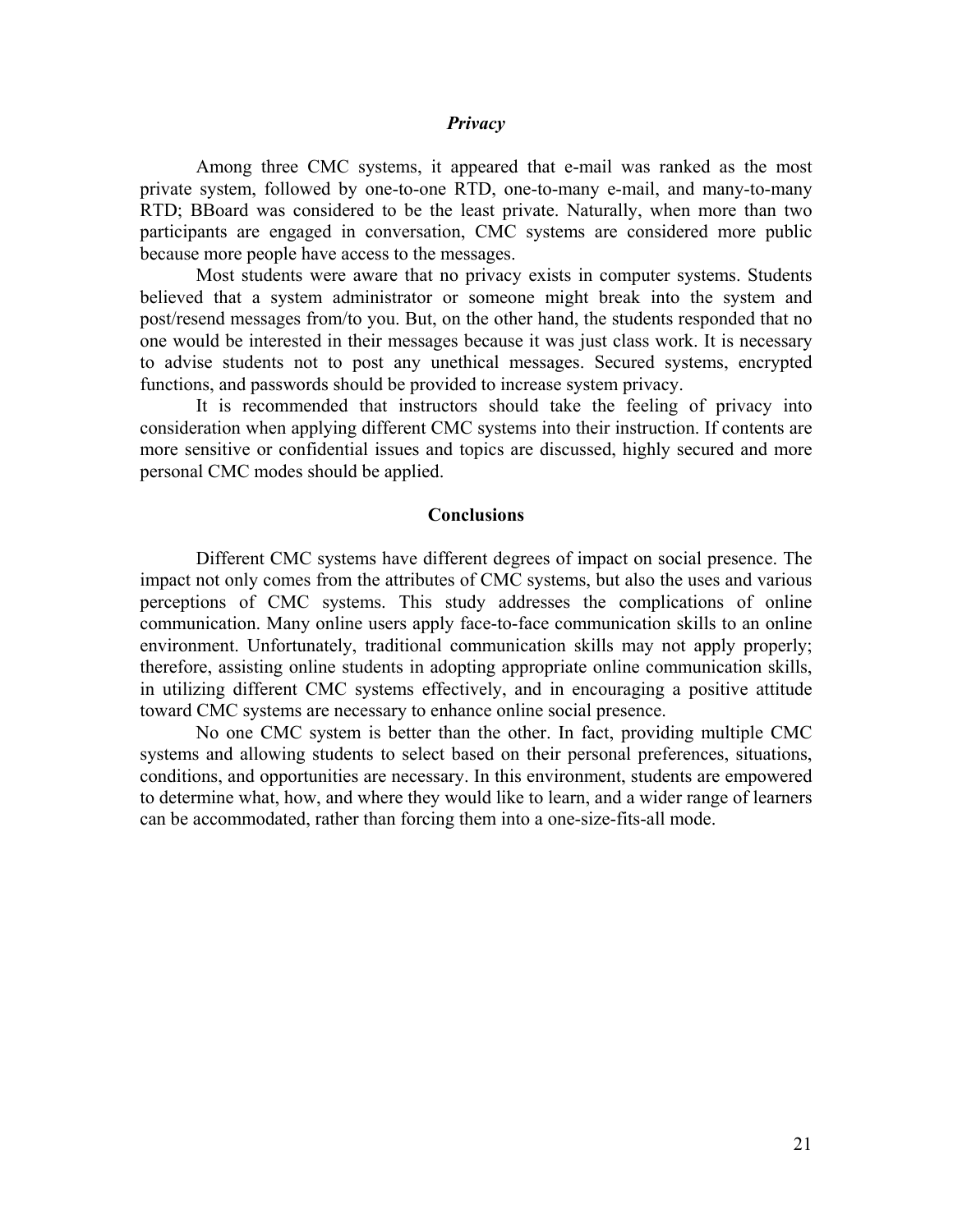## **References**

- Andersen, J. F. (1986). Instructor nonverbal communication: Listening to our silent messages. In J. M. Civikly (Ed.), *Communicating in College Classrooms* (pp. 41- 49). San Francisco: Jossey-Bass.
- Andersen, P. A., Garrison, J. P., & Andersen, J. F. (1979). Implication of a neurophysiologic approach for the study of nonverbal communication. *Human Communication Research, 6*, 74-89.
- Argyle, M., & Dean, J. (1965). Eye contact, distance and affiliation. *Sociometry, 28*, 289- 304.
- Bartlett, M. S. (1950). Tests of significance in factor analysis. *British Journal of Psychology, Statistical Section, 3*, 77-85.
- Blocher, J. M. (1997). Self-regulation of strategies and motivation to enhance interaction and social presence in computer mediated communication. *Dissertation Abstracts International, 58* (03), 823. (UMI No. 9725276)
- Burgoon, J. K., Buller, D. B., Hale, J. L., & deTurck, M. (1984). Relational messages associated with nonverbal behaviors. *Human Communication Research, 10*, 351- 378.
- Connolly, T., Jessup, L. M., & Valacich, J. S. (1990). Effects of anonymity and evaluative tone on idea generation in computer-mediated groups. *Management Science, 36*, 97-120.
- Cutler, R. H. (1995). Distributed presence and community in Cyberspace. *Interpersonal Computing and Technology: An Electronic Journal for the 21st Century, 3*(2), 12- 32.
- Fabro, K. G., & Garrison, D. R. (1998). Computer conferencing and higher-order learning. *Indian Journal of Open Learning*, *7*, 41-53.
- Garramone, G. M., Harris, A. C., & Anderson, R. (1986). Uses of political computer bulletin boards. *Journal of Broadcasting & Electronic Media, 30,* 325-339.
- Gunawardena, C. N. (1991). Collaborative learning and group dynamics in computermediated communication networks. *Research Monograph No.9 of the Second American Symposium on Research in Distance Education* (pp. 14-24). University Park: Pennsylvania State University, American Center for the Study of Distance Education.
- Gunawardena, C. N. (1995). Social presence theory and implications for interaction and collaborative learning in computer conferences. *International Journal of Educational Telecommunications, 1*, 147-166.
- Gunawardena, C. N., & Zittle, F. J. (1997). Social presence as a predictor of satisfaction within a computer-mediated conferencing environment. *American Journal of Distance Education, 11*(3), 8-26.
- Hample, D., & Dallinger, J. M. (1995). A Lewinian perspective on taking conflict personally: Revision, refinement, and validation of the instrument. *Communication Quarterly, 43,* 297-319.
- Heeter, C. (1995). Communication research on consumer VR. In F. Biocca & M. R. Levy (Eds.), *Communication in the age of virtual reality* (pp. 191-218). Hillsdale, NJ: Lawrence Erlbaum Associates.
- Hiltz, S. R., Johnson, K., & Turoff, M. (1986). Experiments in group decision making: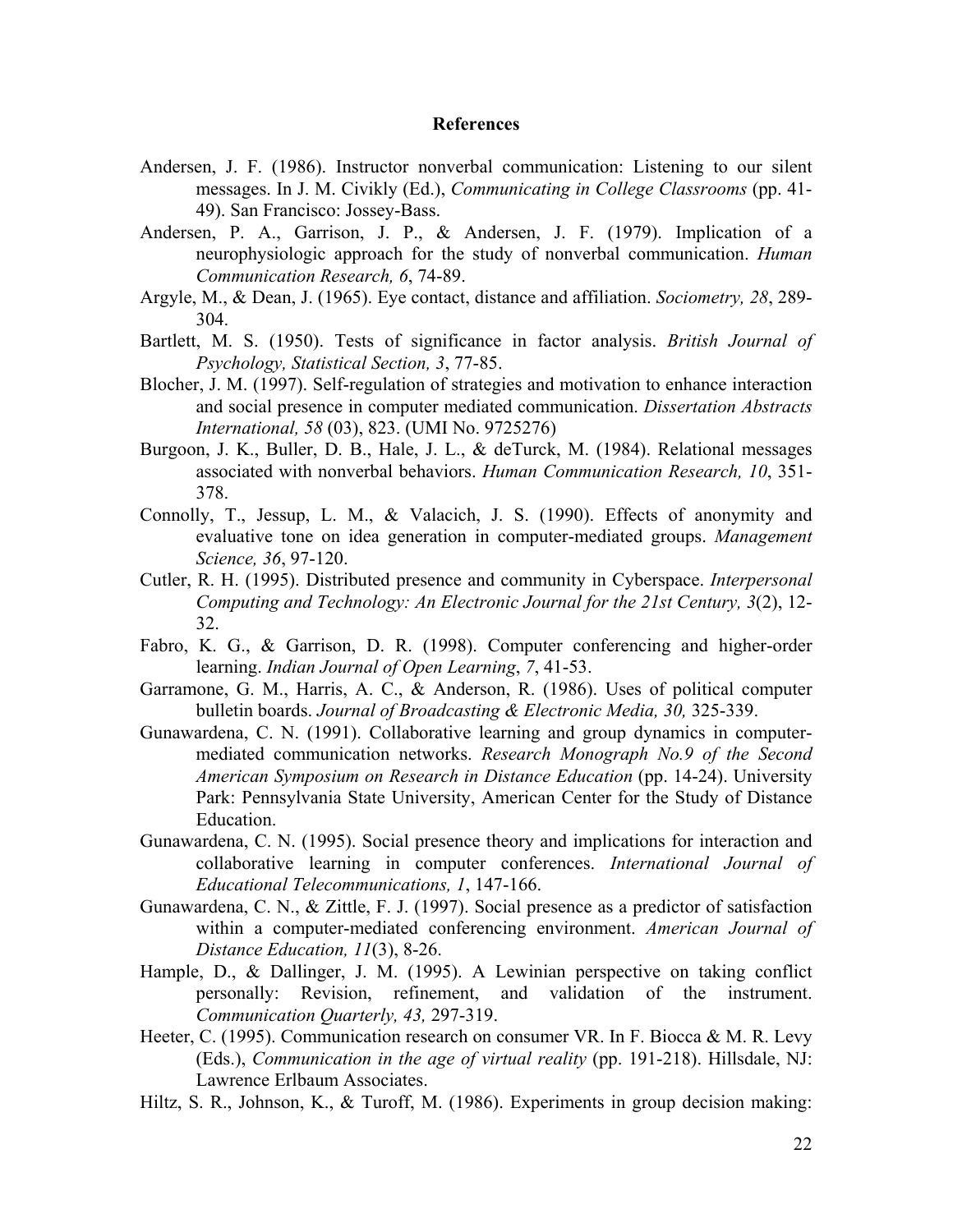Communication process and outcome in face-to-face versus computerized conference. *Human Communication Research, 13,* 225-252.

- Johansen, R., Vallee, J., & Spangler, K. (1988). Teleconferencing: Electronic group communication. In R. S. Cathcart & L. A. Samovar (Eds.), *Small group communication: A reader* (5th ed., pp. 140-154). Menlo Park, CA: Institute for the Future.
- Kerr, E. B., & Hiltz, S. R. (1982). *Computer-mediated communication systems: Status and evaluation*. New York: Academic Press.
- Knapp, T. R., & Swoyer, V. H. (1967). Some empirical results concerning the power of Bartlett's test of the significance of a correlation matrix. *American Educational Research Journal, 4*, 13-17.
- Leh, A. S. C. (2001). Computer-mediated communication and social presence in a distance learning environment. *International Journal of Educational Telecommunications, 7*, 109-128.
- Lombard, M., & Ditton, T. (1997). At the heart of it all: The concept of telepresence. *Journal of Computer-Mediated Communication*, *3*(2). Retrieved June 1999, from http://jcmc.huji.ac.il/vol3/issue2/lombard.html
- McIsaac, M. S., & Gunawardena, C. N. (1996). Distance education. In D. Jonassen (Ed.), *Handbook for research on educational communications and technology* (pp. 403- 437). New York: Scholastic Press.
- Norton, R. W. (1986). Communicator style in teaching: Giving good form to content. In J. M. Civikly (Ed.), *Communicating in college classrooms* (pp. 33-40). San Francisco: Jossey-Bass.
- Pedhazur, E. J., & Schmelkin, L. (1991). *Measurement, design, and analysis: An integrated approach*. Hillsdale, NJ: Lawrence Erlbaum Associates.
- Perse, E. I., Burton, P., Kovner, E., Lears, M. E., & Sen, R. J. (1992). Predicting computer-mediated communication in a college class. *Communication Research Reports, 9*, 161-170.
- Polhemus, L., Shih, L. F., & Swan, K. (2001, April). *Virtual interactivity: The representation of social presence in an online discussion.* Paper presented at the annual meeting of the American Educational Research Association, Seattle, WA.
- Rourke, L., Anderson, T., Garrison, D., & Archer, W. (1999). Assessing social presence in asynchronous text-based computer conferencing. *Journal of Distance Education*, *14*(2). Retrieved January 10, 2001, from http://cade.athabascau.ca/vol14.2/rourke\_et\_al.html
- Santoro, G. M. (1995). What is computer-mediated communication? In Z. L. Berge & M. P. Collins (Eds.), *Computer mediated communication and the online classroom: Vol. 1: Overview and perspectives* (pp. 11-28). Cresskill, NJ: Hampton Press.
- Short, J. A., Williams, E., & Christie, B. (1976). *The social psychology of telecommunications*. London: John Wiley & Sons.
- Steinfield, C. W. (1986). Computer-mediated communication in an organizational setting: Explaining task-related and socioemotional uses. In M. L. McLaughlin (Ed.), *Communication yearbook 9* (pp. 777-804). Newbury Park, CA: Sage.
- Tu, C. H. (2001). How Chinese perceive social presence: An examination in online learning environment. *Educational Media International, 38*(1), 45-60.
- Tu, C. H. (2002a). The impact of online tasks and social relationships on social presence